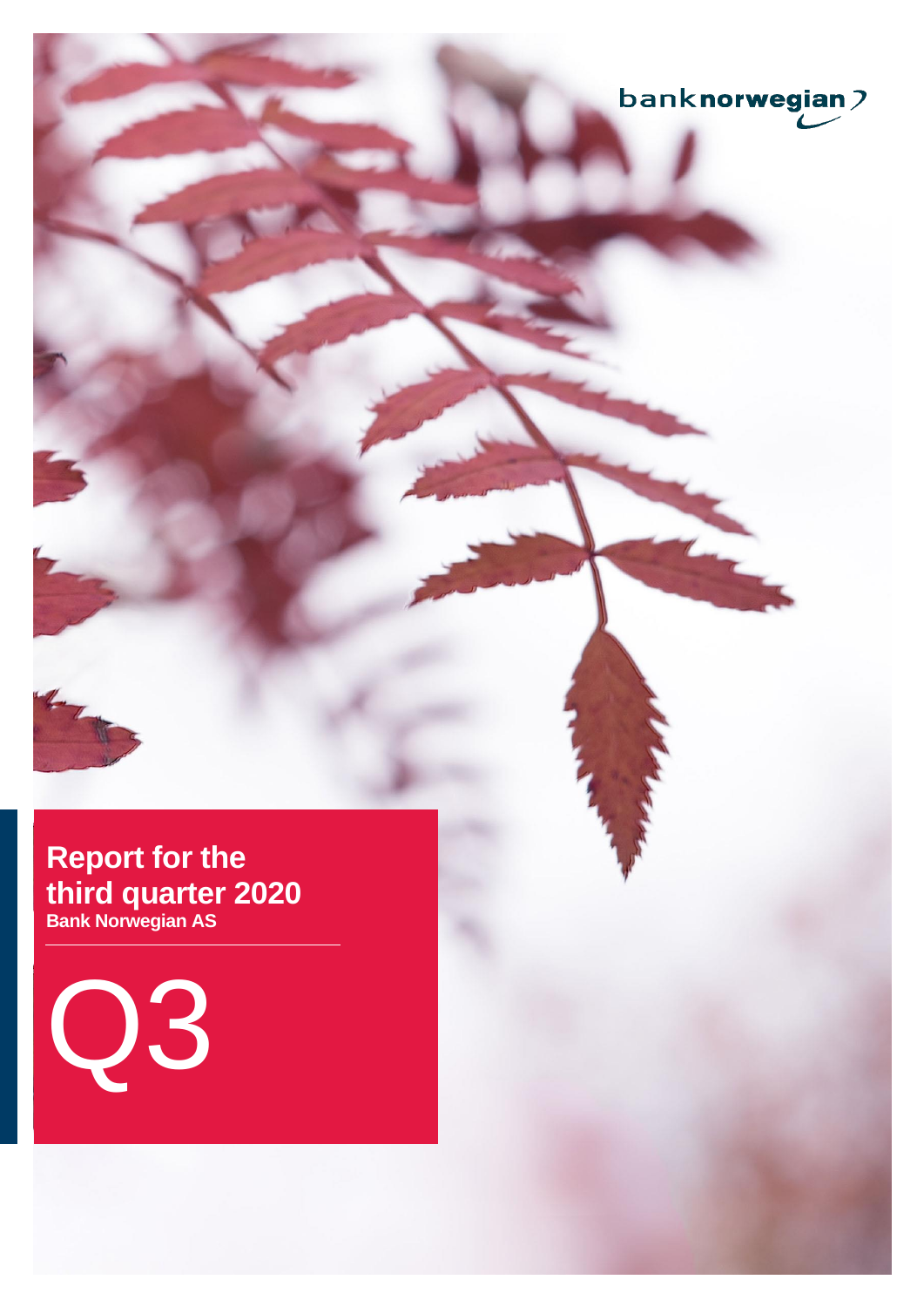# **Table of contents**

## **Notes**

| Note 1            |                                                   |  |
|-------------------|---------------------------------------------------|--|
| Note <sub>2</sub> |                                                   |  |
| Note 3            | Capital adequacy and Liquidity Coverage Ratio 13  |  |
| Note 4            |                                                   |  |
| Note 5            |                                                   |  |
| Note 6            |                                                   |  |
| Note <sub>7</sub> |                                                   |  |
| Note 8            |                                                   |  |
| Note 9            |                                                   |  |
| Note 10           | Net change in value on securities and currency 18 |  |
| Note 11           |                                                   |  |
| Note 12           | Debt securities issued and subordinated loan 18   |  |
| Note 13           |                                                   |  |
| Note 14           |                                                   |  |
|                   |                                                   |  |

|--|--|--|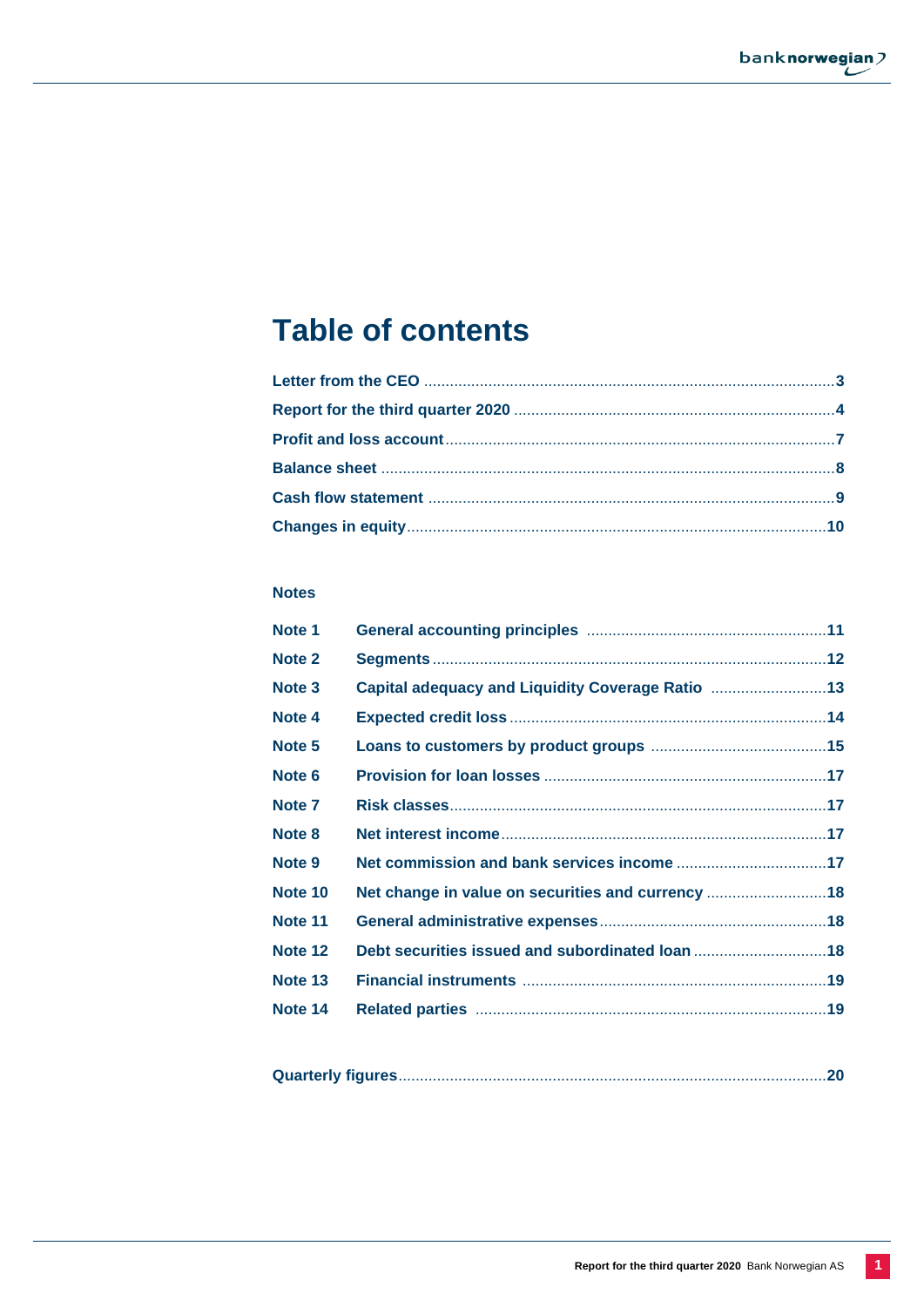## **Financial highlights**

## **Profit and loss account**

|                                     |           |           | <b>Bank Norwegian AS</b> |
|-------------------------------------|-----------|-----------|--------------------------|
| Amounts in NOK 1000                 | Q3 2020   | Q3 2019   | 2019                     |
| Interest income                     | 1499511   | 1496355   | 5911803                  |
| Interest expenses                   | 177518    | 165 155   | 650 090                  |
| Net interest income                 | 1 321 994 | 1 331 200 | 5 261 712                |
| Net other operating income          | 45 860    | 89 503    | 322 304                  |
| <b>Total income</b>                 | 1 367 854 | 1420703   | 5584016                  |
| <b>Total operating expenses</b>     | 323 596   | 320 626   | 1312140                  |
| Provision for loan losses           | 365 623   | 413511    | 1627359                  |
| <b>Profit before tax</b>            | 678 635   | 686 567   | 2644518                  |
| Comprehensive income for the period | 511 237   | 517708    | 1992639                  |

## **Balance sheet**

|            | <b>Bank Norwegian AS</b> |            |  |
|------------|--------------------------|------------|--|
| 30.9.20    | 30.9.19                  | 31.12.19   |  |
| 64 187 217 | 53 556 582               | 57 883 722 |  |
| 39 962 311 | 40 067 806               | 40 560 502 |  |
| 23 583 639 | 13 030 533               | 16812537   |  |
| 43 880 046 | 39 185 189               | 40 118 369 |  |
| 6649351    | 3 472 923                | 6537863    |  |
| 876049     | 812 230                  | 822 688    |  |
| 635 000    | 635 000                  | 635 000    |  |
| 10729814   | 8 794 233                | 9 288 609  |  |
|            |                          |            |  |

## **Key figures and alternative performance measures**

|         | <b>Bank Norwegian AS</b> |        |
|---------|--------------------------|--------|
| Q3 2020 | Q3 2019                  | 2019   |
| 20.4 %  | 25.6%                    | 25.4 % |
| 3.3%    | 3.9%                     | 3.8%   |
| 2.74    | 2.76                     | 10.62  |
| 21.5 %  | 20.6%                    | 21.6%  |
| 14.0%   | 15.0%                    | 14.7 % |
| 494 %   | 203 %                    | 449 %  |
| 8.4 %   | 10.0%                    | 10.0%  |
| 0.24    | 0.23                     | 0.23   |
| 3.3%    | 3.9%                     | 3.9%   |
| 22.3%   | 15.4 %                   | 17.3 % |
| 40.4 %  | 38.6%                    | 35.9%  |
| 10.9%   | 7.2%                     | 8.1%   |
|         |                          |        |

 $1)$  Defined as alternative performance measure (APM). APM s are described on banknorwegian.no/OmOss/InvestorRelations

<sup>2)</sup> The APM s "Non-performing loans to loans" and "Loan loss allowance to non-performing loans", which has been in use since reporting under IAS 39, was in Q2 2020 replaced by the new APM s " Stage 3 loans to loans" and " Loan loss allowance coverage ratio stage 3" due to established market practice and reduced relevance after the implementation of IFRS9

 $3)$  Updated definition for ROE based on established market practice. Previous periods are recalculated.

<sup>4)</sup> Updated definition for EPS based on establised market practice. EPS is calculated based on profit after tax excluding interest on additional Tier 1 capital. Previous periods are recalculated.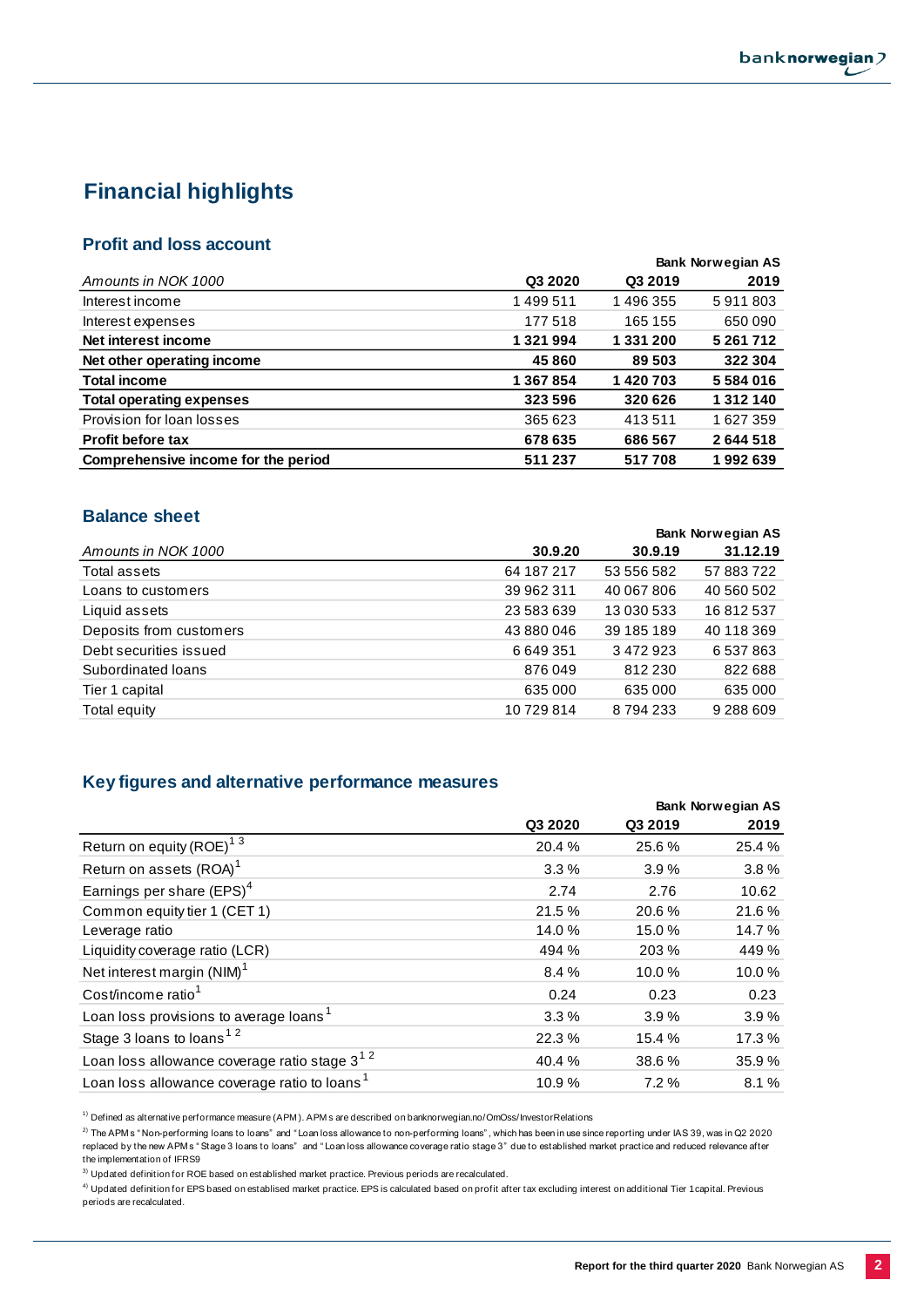# **Letter from the CEO**

As the global pandemic enters its fourth quarter, customer and business sentiment is improving and the European economies exhibit signs of growth, albeit from a lower level than previously. Domestic consumption in Bank Norwegian's footprint has remained strong, buoyed by low interest rates and travel restrictions while government support schemes has limited the impact on unemployment and bankruptcies. However, uncertainty remains high as there are signs the COVID-19 pandemic is increasing. Renewed efforts from governments to limit the spread of the virus and an eventual second wave could reduce economic activity again.

Despite the uncertain backdrop, and as a result of the bank's focus on cost control and profitable growth, third quarter results are solid. The combined effect of increased funding cost from a surplus capital situation, the reduction in fee income related to a reduced cross border credit card usage, offset by normalized loan loss provisions and continued strong cost control resulted in a strong profit for the quarter.

Further, the decline in the loan book abated with a return to growth during the end of the quarter. All geographies except Norway grew the instalment loan portfolio over the period both absolute and in local currencies. Customers continue to exhibit the positive development in payment behavior visible over the last quarters. Credits sent to debt collection remain well below historical levels and an increasing share of the customers pay their invoices on time. We see this trend continue into the fourth quarter.

I am excited to reconfirm the growth strategy for Bank Norwegian. We have decided to grow in two dimensions. Firstly, our core; Bank Norwegian has a solid foundation as the Nordic Champion within consumer finance and will continue to enhance our fully digital, customercentric core business to maintain a sustainable growth in the Nordics. We will stay in the lead through continuous improvement of own and third-party services and products. Secondly, our European expansion will commence during 2021 aiming to establish business in one or two countries by the end of 2021, with timing and location dependent on the pandemic's development. Bank Norwegian's industry leading cost efficiency, proven scalable low-cost model in combination with our strong financial position makes this an attractive opportunity. We will reuse the well-proven methods and high-quality processes from our historic expansion to minimize risk and ensure success and continued value creation as we enter new geographies.

I believe this is the perfect timing to continue to grow in a sustainable way; during the last years we have evolved our governance, framework and risk models. In addition, we have the required financial strength to support further targeted growth. I am confident we will succeed in our growth ambitions with our well-proven lean and low-risk expansion model. The most important focus area will not change - delivering high quality consumer financing to our customers in a transparent, easy and digital way.

Bærum, October 27, 2020

**Tine Wollebekk** CEO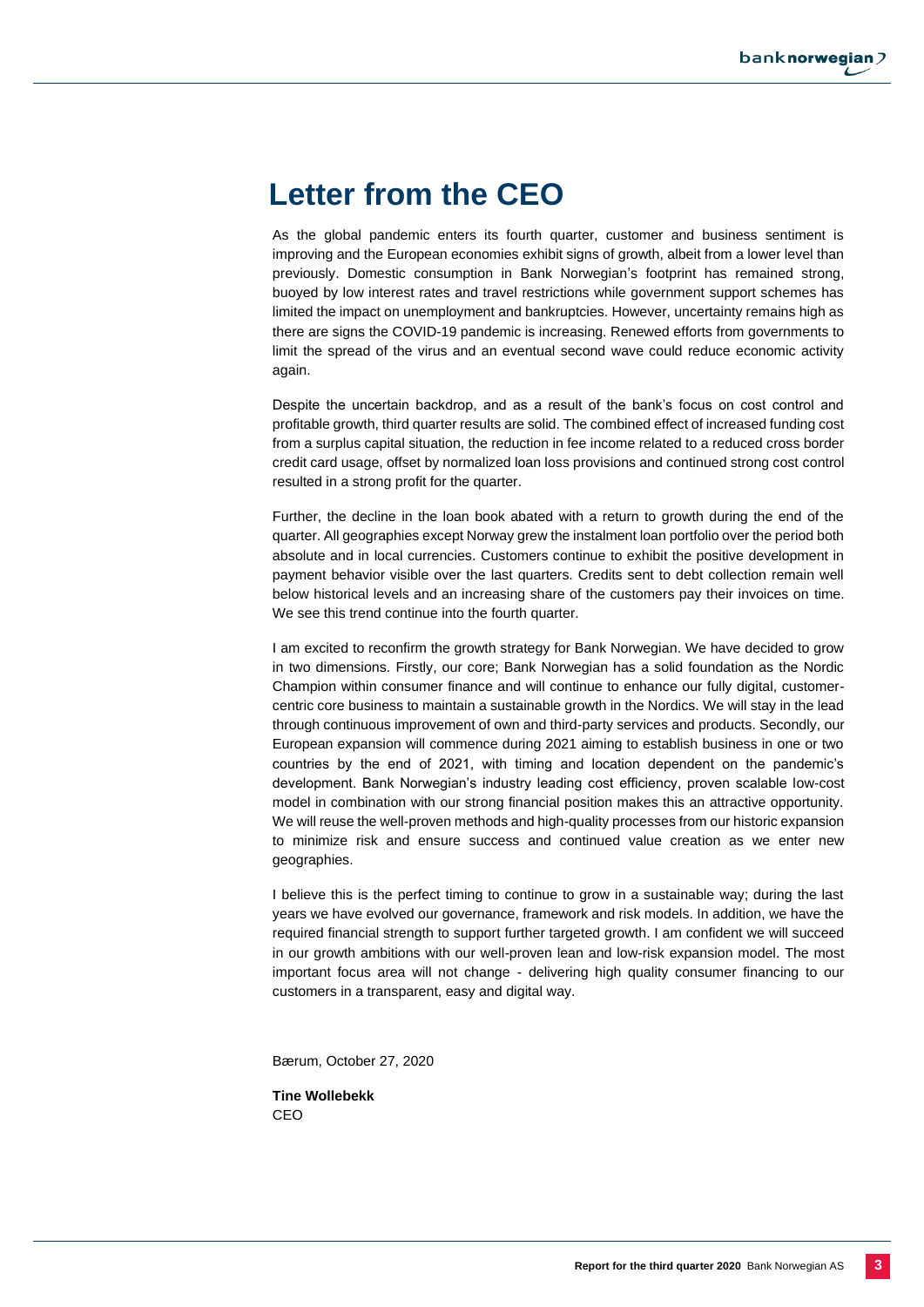# **Report for the third quarter 2020**

Following the partial shutdown of the Nordic societies in the spring with a sharp decline in economic activity due to COVID-19, the summer months saw an opening of societies and increase in spending in connection with summer holidays. This positive development from the later part of the second quarter continued throughout the third quarter showing an uptake in private consumption through higher credit card purchase volumes and increased instalment loan sales.

At the end of the third quarter 2020 the bank had a customer base of 1 752 200 customers, which can be broken down into 1 270 000 credit card customers, 208 500 instalment loan customers and 273 700 deposit customers.

#### Profit and loss as of September 30, 2020

The bank's comprehensive income for the first nine months in 2020 amounted to NOK 1 473 million, compared with NOK 1 485 million for the same period in 2019. The decrease in profit growth is mainly due to higher provision for loan losses related to the uncertain outlook of COVID-19, partly offset by loan growth.

Net interest income totaled NOK 4 105 million, net other operating income amounted to NOK 241.3 million, while total operating expenses were NOK 959.5 million. Provisions for loan losses were NOK 1 433 million.

### Profit and loss for the third quarter 2020

The bank's comprehensive income amounted to NOK 511.2 million compared with NOK 590.9 million in the second quarter. The decrease is mainly caused by lower gains on securities and currencies, lower interest income due to lower credit card balances and currency fluctuations, and higher digital marketing costs, partly offset by lower provision for loan losses.

Return on equity was 20.4%, compared with 24.9% in the second quarter and the return on assets was 3.3%, compared with 4.0% in the second quarter.

Net interest income amounted to NOK 1 322 million, a decrease of NOK 65.2 million from the second quarter. The decrease is mainly explained by lower interest income from lower credit card balances in the third quarter and to currency fluctuation between the quarters. The net interest margin was 8.4%, compared with 9.3% in the second quarter. The decrease is mainly explained by a higher share of liquid assets in the quarter.

Net other operating income amounted to NOK 45.9 million compared with NOK 123.5 million in the second quarter. Net commission income increased NOK 18.1 million to NOK 36.6 million mainly due to higher credit card activity in the third quarter. Net gain on securities and currency amounted to NOK 9.2 million, compared with a net gain of NOK 105.0 million in the second quarter. The decrease is mainly due to high gains on securities of NOK 45.0 million

and gains on currency of NOK 54.9 million in the second quarter.

Total operating expenses amounted to NOK 323.6 million, an increase of NOK 44.1 million in the third quarter. Personnel expenses increased NOK 8.7 million due to accrual effects in the second quarter. Administrative expenses increased NOK 36.2 million, mainly due to higher digital marketing spending. Depreciation decreased NOK 0.6 million. Other operating expenses decreased NOK 0.3 million.

Provisions for loan losses were NOK 365.6 million. Due to the uncertain outlook regarding the future economic effects of COVID-19, the exclusion of the positive scenario from the macro-model is maintained in the third quarter. Including the positive scenario would have resulted in a NOK 62.1 million lower provision for loan losses. Provision equalled 3.3% of average gross loans, compared with 3.9% in the second quarter.

Stage 3 loans were NOK 9 995 million, compared with NOK 9 506 million at the end of the second quarter. Stage 3 loans accounted for 22.3% of gross loans, compared with 21.3% as of June 30, 2020. Stage 3 loans are developing as expected while the relative share of stage 3 is increasing due to the overall lower loan growth.

#### Balance sheet as of September 30, 2020

Total assets increased NOK 3 237 million in the quarter and amounted to NOK 64 187 million.

Gross loans to customers increased NOK 124 million compared with a decrease of NOK 2 292 million in the previous quarter and totaled NOK 44 847 million. Currency adjusted gross loan growth was NOK -286.0 million compared with NOK -1 276 million in the previous quarter. Broken down by product the currency adjusted loan growth for instalment loans was NOK 54.1 million compared with NOK -653.0 million in the previous quarter, and for credit cards NOK -340.1 million compared with NOK -623.0 million in the previous quarter. The positive growth in instalment loans is mainly due to higher new sales and the negative growth in credit cards is mainly due to lower customer spending related to COVID-19. Instalment loans amounted to NOK 32 274 million and credit card loans amounted to NOK 12 573 million.

Customer deposits increased NOK 2 789 million compared with an increase of NOK 1 530 million in the second quarter and amounted to NOK 43 880 million at the end of the third quarter. Currency adjusted growth was NOK 2 439 million compared with NOK 2 362 million in the previous quarter. The increase was mainly in Norway and Denmark. Deposit rate reductions have been implemented at the end of the quarter in Norway and Denmark, with an additional reduction in Norway at the beginning of the fourth quarter.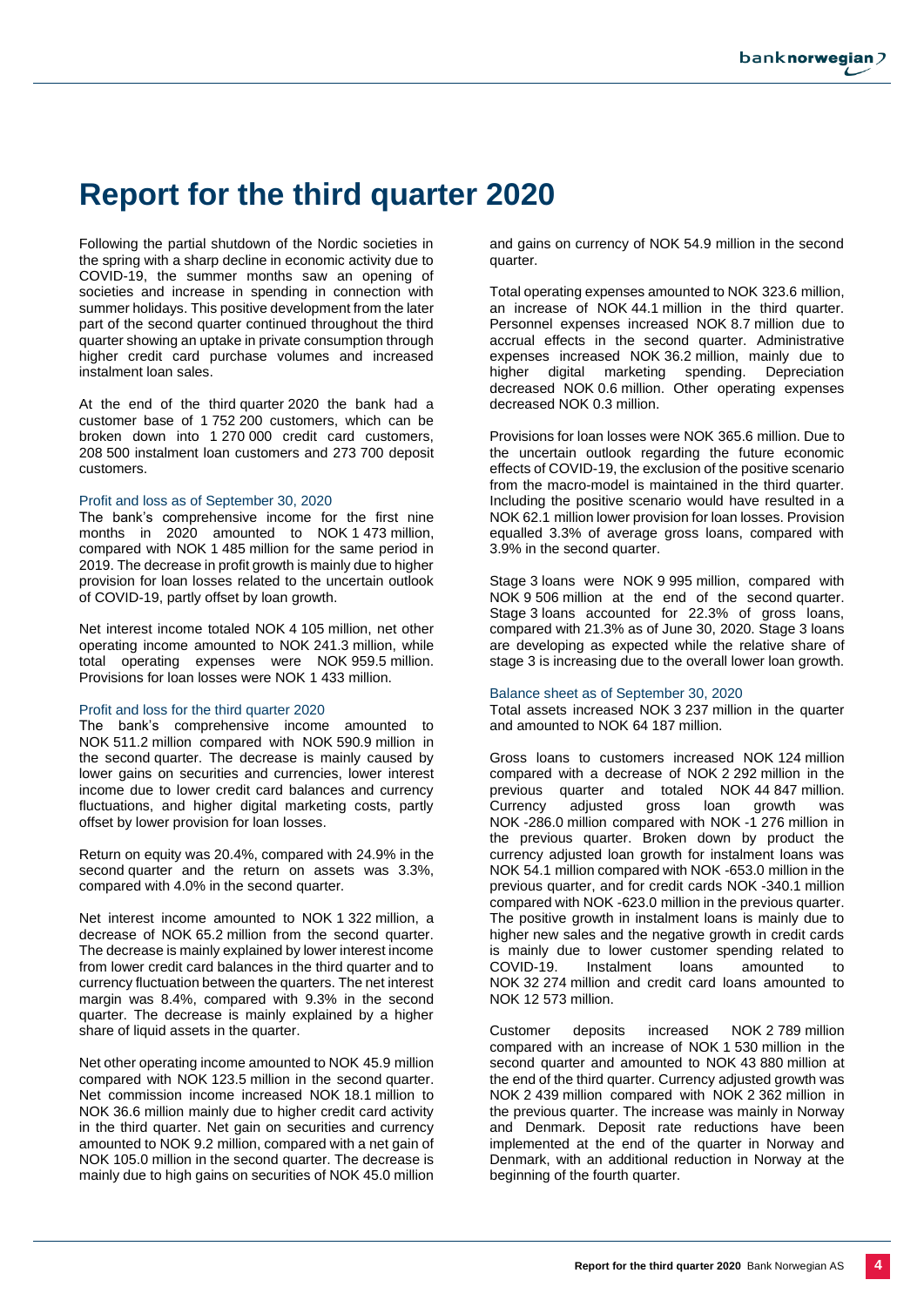Liquid assets increased NOK 3 366 million and amounted to NOK 23 584 million, equivalent to 36.7% of total assets.

Total equity amounted to NOK 10 730 million, compared with NOK 10 228 million as of June 30, 2020. The total capital ratio was 25.1%, the core capital ratio was 23.0% and the common equity tier 1 ratio was 21.5%.

The financial statements as of September 30, 2020 have been subject to an auditor review of interim financial statements.

### Regulatory update

New legislations were implemented as of July 1, 2020, in Finland and Denmark. In Finland the temporary legislation regarding interest rate cap and advertising limitations gave impact as expected in the quarter, with a slight reduction in the instalment loan growth. In Denmark the implemented new legislations regulating effective interest rate, total cost on loans and advertising resulted in very limited impact on interest income and loan growth.

EU endorsed new regulations in connection with CRR to strengthening capital requirements related to nonperforming loans, referred to as "backstop-regulation" at April 17, 2019. The regulation gives deduction rules in CET1 calculations for defaulted loans not sufficiently covered with loan loss allowance. The aim is to secure sufficient capital to meet future losses, as well as to create appropriate incentives to avoid the accumulation of nonperforming loans to increase lending capacity for healthy customers. The hearing process ended in February 2020 and Norwegian FSA has September 30, 2020 concluded to suggest inclusion of the regulations into Norwegian law. Timing is not set, but it is expected to come into effect summer 2021. The consequences for the bank will be analyzed during the fourth quarter.

The current BRRD has been effective in Norway since January 1, 2019. On December 20, 2019, the minimum requirement for own funds and eligible liabilities (MREL) was determined for Bank Norwegian. The MREL requirement was applied from June 30, 2020. The bank was compliant with the MREL requirement as of September 30, 2020. In October 2020 the Board of Directors decided to apply to the Financial Supervisory Authority of Norway to merge Norwegian Finans Holding ASA and Bank Norwegian AS, and preparations for this are ongoing. To reduce the risk of the planned merger application process, the bank is parallelly continuing the necessary preparations to be able to issue MREL-eligible debt from Norwegian Finans Holding ASA while awaiting the outcome of the application process.

At October 15, 2020, Norwegian Ministry of Finance announced a public hearing regarding implementation of the EU "bank-package". The "bank-package" consists of three parts – the Capital Requirements Regulations (CRR2), Capital Requirements Directive (CRD5) and Bank Recovery and Resolution Directive (BRRD2), all from May 20, 2019. The due date for the hearing of suggested amendment to Norwegian regulations, is January 6, 2021. The ambition with the "bank-package" is to implement the updated EU bank-package into local

legislation. In addition to updating the regulations, an ambition was added in the EU directive 2020/873, including reduction of some of the capital demands and speed up the relief of some of the capital requirements, to reduce the negative effect due to COVID-19 pandemic. The potential, future effects on capital and MREL for the bank are not yet fully analyzed, but preliminary assessment is neutral to a slightly positive effect.

### **Outlook**

Society is entering the fourth quarter with continuous uncertainty related to the length and consequences of the pandemic COVID-19. The Nordic economies prove to be resilient and the governments supportive actions reduce the negative impact for business activities. Unemployment rates have been reduced in all the Nordic countries, yet still at elevated levels compared to the start of the year. The future still holds high level of uncertainty related to the development of the pandemic and a second European wave is building up. The bank's resilient financial position with high profitability, strong capitalization and high levels of liquid assets make the bank well equipped to withstand the anticipated adverse effects of COVID-19.

The bank continues to maintain normal operations and underwriting of credit throughout the crisis and will continue to support its customers. Loans sent to debt collection are well below historical levels and fewer customers are late with their payments. This trend is expected to continue into the fourth quarter.

The financial markets continue to develop positively during the third quarter and well into the fourth. Realestate prices in the Nordics have increased, interest rates continue to flatten out and credit spreads continue to contract compared to the elevated levels in the first quarter. Foreign exchange volatility has increased somewhat in the quarter, with a weaker Norwegian Krone compared to previous quarter. The debt funding market for financial institutions is positive and it is expected to continue into the fourth quarter.

Deposit volumes have continued to grow throughout the third quarter due to attractive terms despite several rate cuts. The bank announced three deposit interest rate reductions in the third quarter in Norway and Denmark, of which two have taken effect in the quarter and the last one will have effect from October 15. An additional interest rate reduction in Norway was announced 27 October effective from 1 January 2021. All interest changes are to better reflect market conditions and to reduce the high deposit growth.

In September, the growth strategy for Bank Norwegian was confirmed. Organic growth of our core business in the Nordic, as well as commencing our European expansion aiming to establish business in one or two countries by the end of 2021. In the Nordics the focus will be to further enhance our fully digital, customer centric core business consumer lending, with innovative solutions and highquality customer service. Our European expansion will be possible with our industry-leading cost efficiency, strong financial position and our well-proven method for entering new countries in the past. Combining this strong historical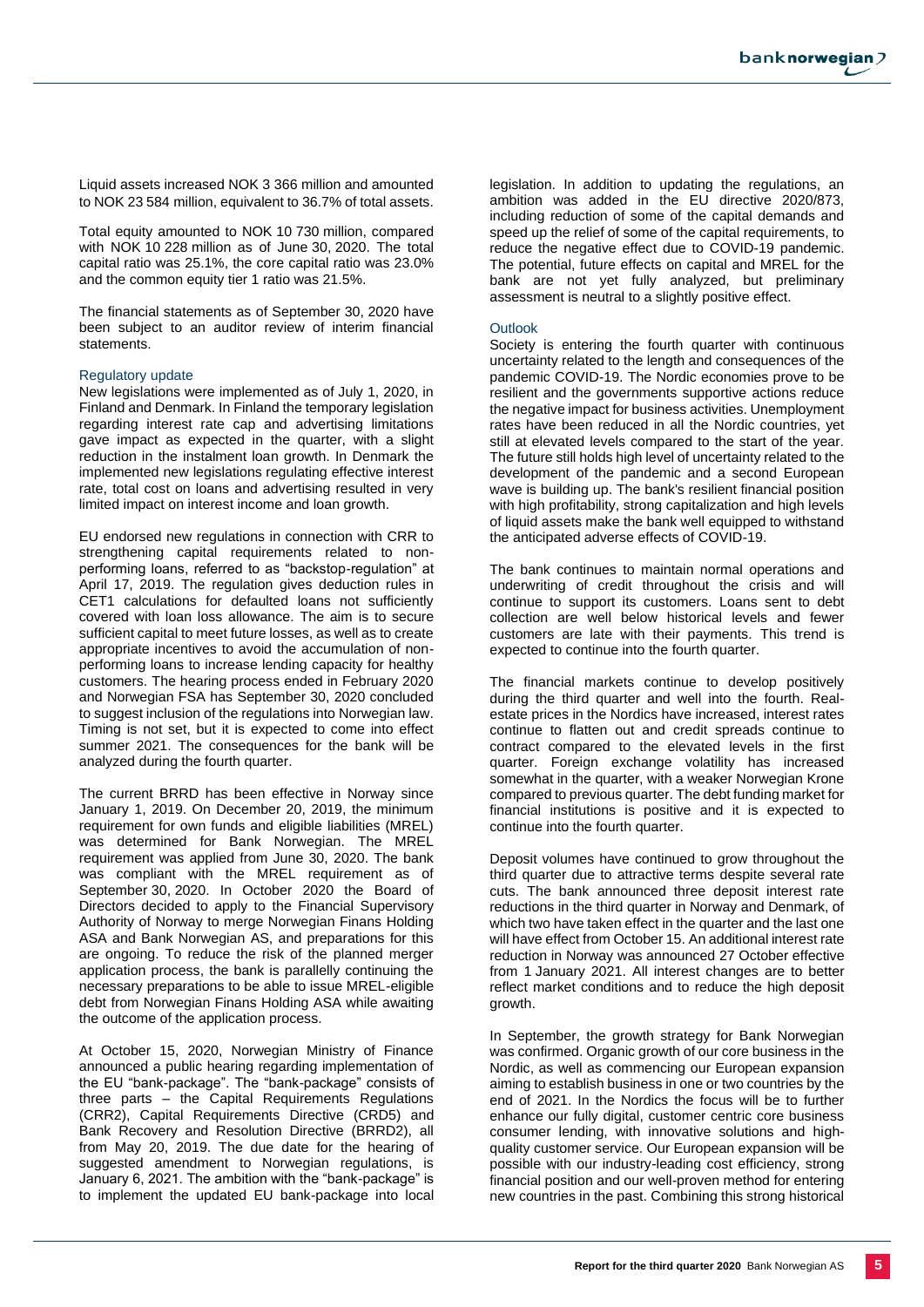banknorwegian? L

track record with the banks solid financial position, the timing for expansion and growth is considered very good. The European expansion will be made from current domicile and timing and location naturally dependent on the pandemic's development.

Our current market position, solid financial foundation and our growth strategy makes the bank well positioned to strengthen our leading position even further in the future.

Bærum, October 27, 2020 The Board of directors of Bank Norwegian AS

**\_\_\_\_\_\_\_\_\_\_\_\_\_\_\_\_\_\_\_\_\_\_** Klaus-Anders Nysteen Chairman of the board

**\_\_\_\_\_\_\_\_\_\_\_\_\_\_\_\_\_\_\_\_\_\_** John E. Høsteland Board member

**\_\_\_\_\_\_\_\_\_\_\_\_\_\_\_\_\_\_\_\_\_\_\_\_** Lars Ola Kjos Board member

**\_\_\_\_\_\_\_\_\_\_\_\_\_\_\_\_\_\_\_\_\_\_** Christine Rødsæther Board member

**\_\_\_\_\_\_\_\_\_\_\_\_\_\_\_\_\_\_\_\_\_\_\_\_** Izabella Kibsgaard-Petersen Board member

**\_\_\_\_\_\_\_\_\_\_\_\_\_\_\_\_\_\_\_\_\_\_\_\_** Charlotte Ager Board member

**\_\_\_\_\_\_\_\_\_\_\_\_\_\_\_\_\_\_\_\_\_\_** Hans Larsson Board member

**\_\_\_\_\_\_\_\_\_\_\_\_\_\_\_\_\_\_\_\_\_\_** Tine Wollebekk CEO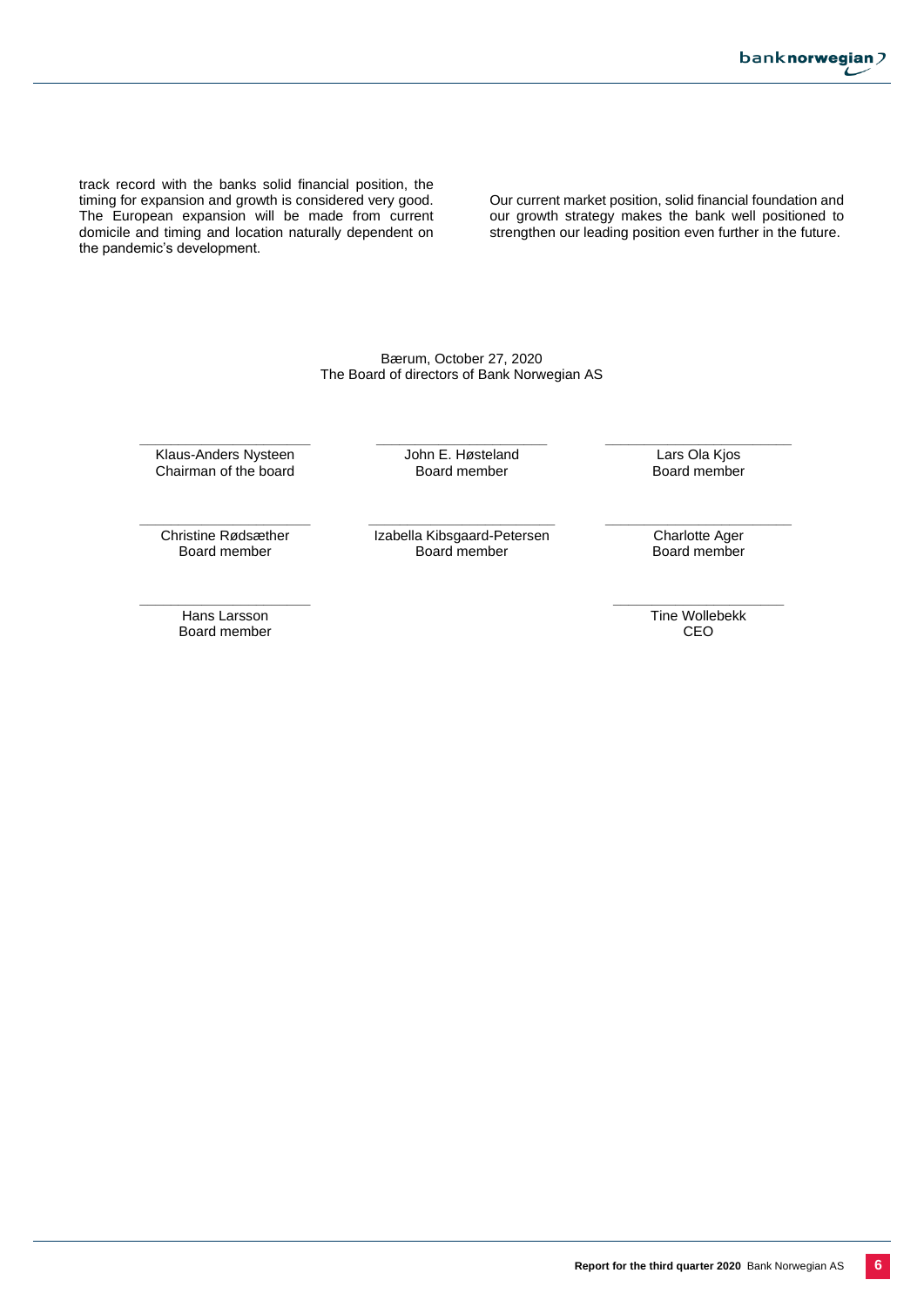## **Profit and loss account**

|                                                                 |                |               |           |                 |                 | <b>Bank Norwegian AS</b> |
|-----------------------------------------------------------------|----------------|---------------|-----------|-----------------|-----------------|--------------------------|
| Amounts in NOK 1000                                             | Note           | Q3 2020       | Q3 2019   | <b>YTD 2020</b> | <b>YTD 2019</b> | 2019                     |
| Interest income, effective interest method                      |                | 1448408       | 1 458 555 | 4467970         | 4 259 890       | 5749524                  |
| Other interest income                                           |                | 51 103        | 37800     | 179936          | 115 755         | 162 279                  |
| Interest expenses                                               |                | 177518        | 165 155   | 543 335         | 476 504         | 650 090                  |
| Net interest income                                             | 8              | 1 3 2 1 9 9 4 | 1 331 200 | 4 104 571       | 3899141         | 5 261 712                |
| Commission and bank services income                             | 9              | 79 379        | 134 232   | 338 300         | 405 052         | 540 443                  |
| Commission and bank services expenses                           | 9              | 42731         | 69930     | 142 048         | 192 445         | 250 192                  |
| Net change in value on securities and                           | 10             | 9213          | 25 201    | 45 061          | 22 5 8 7        | 32 053                   |
| currency                                                        |                |               |           |                 |                 |                          |
| Net other operating income                                      |                | 45 860        | 89 503    | 241 313         | 235 194         | 322 304                  |
| <b>Total income</b>                                             | $\overline{2}$ | 1 367 854     | 1420703   | 4 345 883       | 4 134 335       | 5584016                  |
| Personnel expenses                                              |                | 31 306        | 27 689    | 84 487          | 72 652          | 100775                   |
| General administrative expenses                                 | 11             | 262 117       | 261 206   | 782 103         | 808 059         | 1 088 530                |
| Depreciation and impairment of fixed and<br>intangible assets   |                | 15806         | 16833     | 48 874          | 49 614          | 67 693                   |
| Other operating expenses                                        |                | 14 3 67       | 14898     | 44 048          | 40 483          | 55 141                   |
| <b>Total operating expenses</b>                                 |                | 323 596       | 320 626   | 959 511         | 970 808         | 1 312 140                |
| Provision for loan losses                                       | 6              | 365 623       | 413511    | 1433286         | 1 194 556       | 1627359                  |
| <b>Profit before tax</b>                                        |                | 678 635       | 686 567   | 1953086         | 1968971         | 2644518                  |
| Tax charge                                                      |                | 167 398       | 168859    | 480 409         | 484 178         | 651879                   |
| <b>Profit after tax</b>                                         | $\overline{2}$ | 511 237       | 517708    | 1 472 676       | 1484793         | 1992639                  |
|                                                                 |                |               |           |                 |                 |                          |
| Proportion attributable to shareholders                         |                | 502 182       | 506 576   | 1 441 205       | 1 452 565       | 1946941                  |
| Proportion attributable to additional<br>Tier 1 capital holders |                | 9055          | 11 132    | 31 472          | 32 2 2 8        | 45 697                   |
| <b>Profit after tax</b>                                         |                | 511 237       | 517708    | 1 472 676       | 1 484 793       | 1992639                  |
| Earnings per share*                                             |                | 2.74          | 2.76      | 7.86            | 7.92            | 10.62                    |

\*Updated definition for EPS based on established market practice. EPS is calculated based on profit after tax excluding interest on additional Tier 1 Capital. Previous periods are recalculated.

# **Comprehensive income**

|                                         |         |         |                 |                 | Bank Norwegian AS |
|-----------------------------------------|---------|---------|-----------------|-----------------|-------------------|
| Amounts in NOK 1000                     | Q3 2020 | Q3 2019 | <b>YTD 2020</b> | <b>YTD 2019</b> | 2019              |
| Profit on ordinary activities after tax | 511 237 | 517 708 | 1 472 676       | 1 484 793       | 1 992 639         |
| Comprehensive income for the period     | 511 237 | 517 708 | 1472676         | 1484793         | 1 992 639         |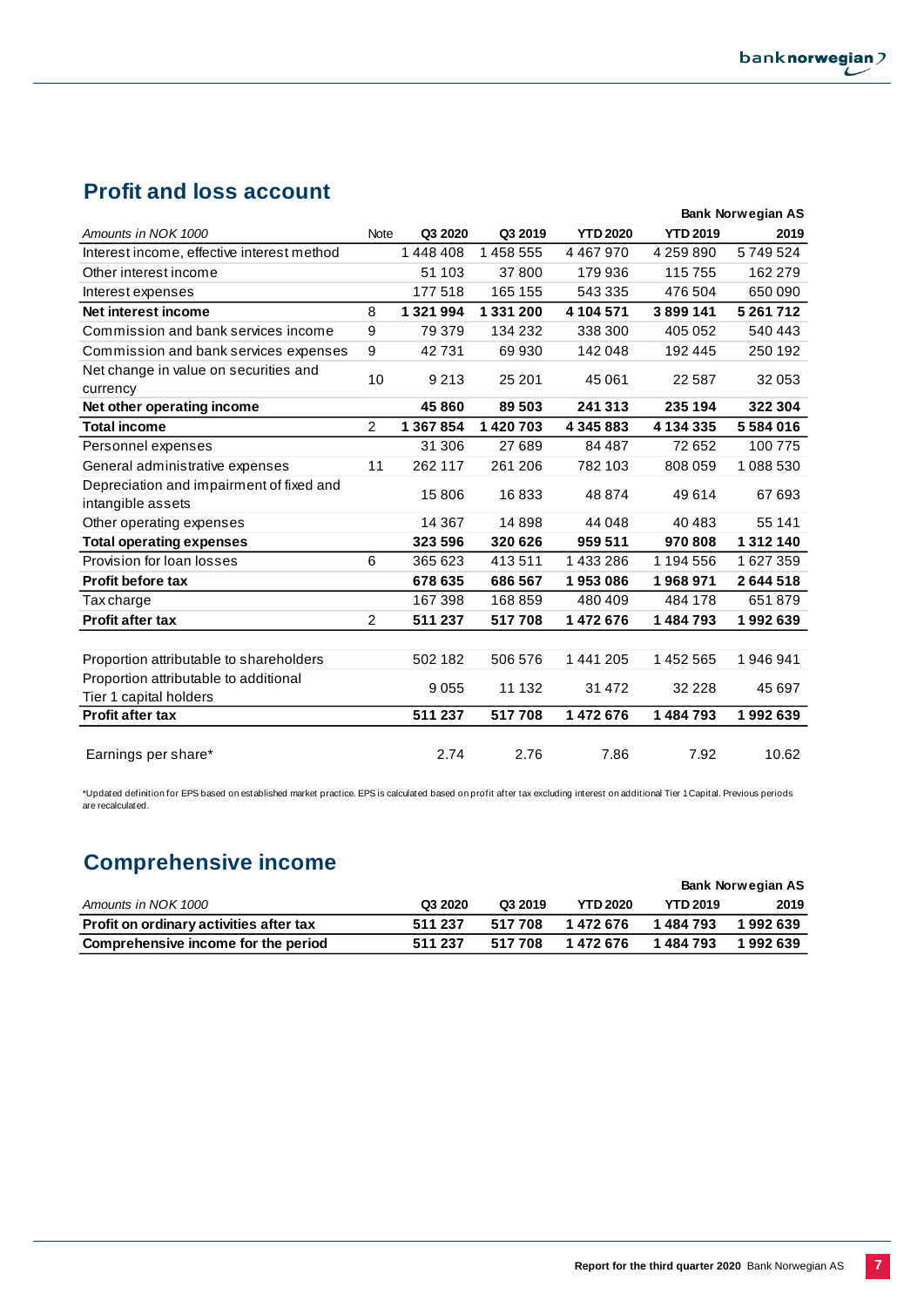## **Balance sheet**

|                                             |                |            |            | <b>Bank Norwegian AS</b> |
|---------------------------------------------|----------------|------------|------------|--------------------------|
| Amounts in NOK 1000                         | Note           | 30.9.20    | 30.9.19    | 31.12.19                 |
| <b>Assets</b>                               |                |            |            |                          |
| Cash and deposits with the central bank     |                | 69511      | 68 285     | 68 500                   |
| Loans and deposits with credit institutions |                | 2459961    | 1622517    | 2 093 048                |
| Loans to customers                          | 2, 5, 7        | 39 962 311 | 40 067 806 | 40 560 502               |
| Certificates and bonds                      | 13             | 21 054 167 | 11 339 732 | 14 650 988               |
| Financial derivatives                       | 13             | 205 245    | 19 2 84    | 76 371                   |
| Shares and other securities                 | 13             | 51 491     | 42 5 29    | 44 863                   |
| Intangible assets                           |                | 110870     | 133898     | 136 100                  |
| Deferred tax asset                          |                |            | 16 990     |                          |
| <b>Fixed assets</b>                         |                | 1 1 8 4    | 953        | 819                      |
| Receivables                                 |                | 272 477    | 244 589    | 252 531                  |
| <b>Total assets</b>                         | 2              | 64 187 217 | 53 556 582 | 57 883 722               |
| <b>Liabilities and equity</b>               |                |            |            |                          |
| Loans from credit institutions              | 13             | 1 033 695  | ÷,         | 52750                    |
| Deposits from customers                     | $\overline{2}$ | 43 880 046 | 39 185 189 | 40 118 369               |
| Debt securities issued                      | 12, 13         | 6649351    | 3 472 923  | 6 537 863                |
| <b>Financial derivatives</b>                | 13             | 112 604    | 37 563     | 29 6 21                  |
| Tax payable                                 |                | 498 291    | 618010     | 625 745                  |
| Deferred tax                                |                | 3821       |            | 3821                     |
| Other liabilities                           |                | 187753     | 400 141    | 225 239                  |
| Accrued expenses                            |                | 215793     | 236 292    | 179 017                  |
| Subordinated loans                          | 12, 13         | 876049     | 812 230    | 822 688                  |
| <b>Total liabilities</b>                    |                | 53 457 403 | 44 762 349 | 48 595 113               |
| Share capital                               |                | 183315     | 183315     | 183 315                  |
| Share premium                               |                | 966 646    | 966 646    | 966 646                  |
| Tier 1 capital                              |                | 635 000    | 635 000    | 635 000                  |
| Retained earnings and other reserves        |                | 8 944 854  | 7 009 273  | 7 503 649                |
| <b>Total equity</b>                         | 2, 3           | 10729814   | 8794233    | 9 288 609                |
| <b>Total liabilities and equity</b>         | $\overline{2}$ | 64 187 217 | 53 556 582 | 57 883 722               |

Bærum, October 27, 2020 The Board of directors of Bank Norwegian AS

**\_\_\_\_\_\_\_\_\_\_\_\_\_\_\_\_\_\_\_\_\_\_** Klaus-Anders Nysteen Chairman of the board

**\_\_\_\_\_\_\_\_\_\_\_\_\_\_\_\_\_\_\_\_\_\_** John E. Høsteland Board member

**\_\_\_\_\_\_\_\_\_\_\_\_\_\_\_\_\_\_\_\_\_\_** Christine Rødsæther Board member

**\_\_\_\_\_\_\_\_\_\_\_\_\_\_\_\_\_\_\_\_\_\_\_\_** Izabella Kibsgaard-Petersen Board member

**\_\_\_\_\_\_\_\_\_\_\_\_\_\_\_\_\_\_\_\_\_\_\_\_** Charlotte Ager Board member

**\_\_\_\_\_\_\_\_\_\_\_\_\_\_\_\_\_\_\_\_\_\_\_\_** Lars Ola Kjos Board member

**\_\_\_\_\_\_\_\_\_\_\_\_\_\_\_\_\_\_\_\_\_\_** Hans Larsson Board member

**\_\_\_\_\_\_\_\_\_\_\_\_\_\_\_\_\_\_\_\_\_\_** Tine Wollebekk CEO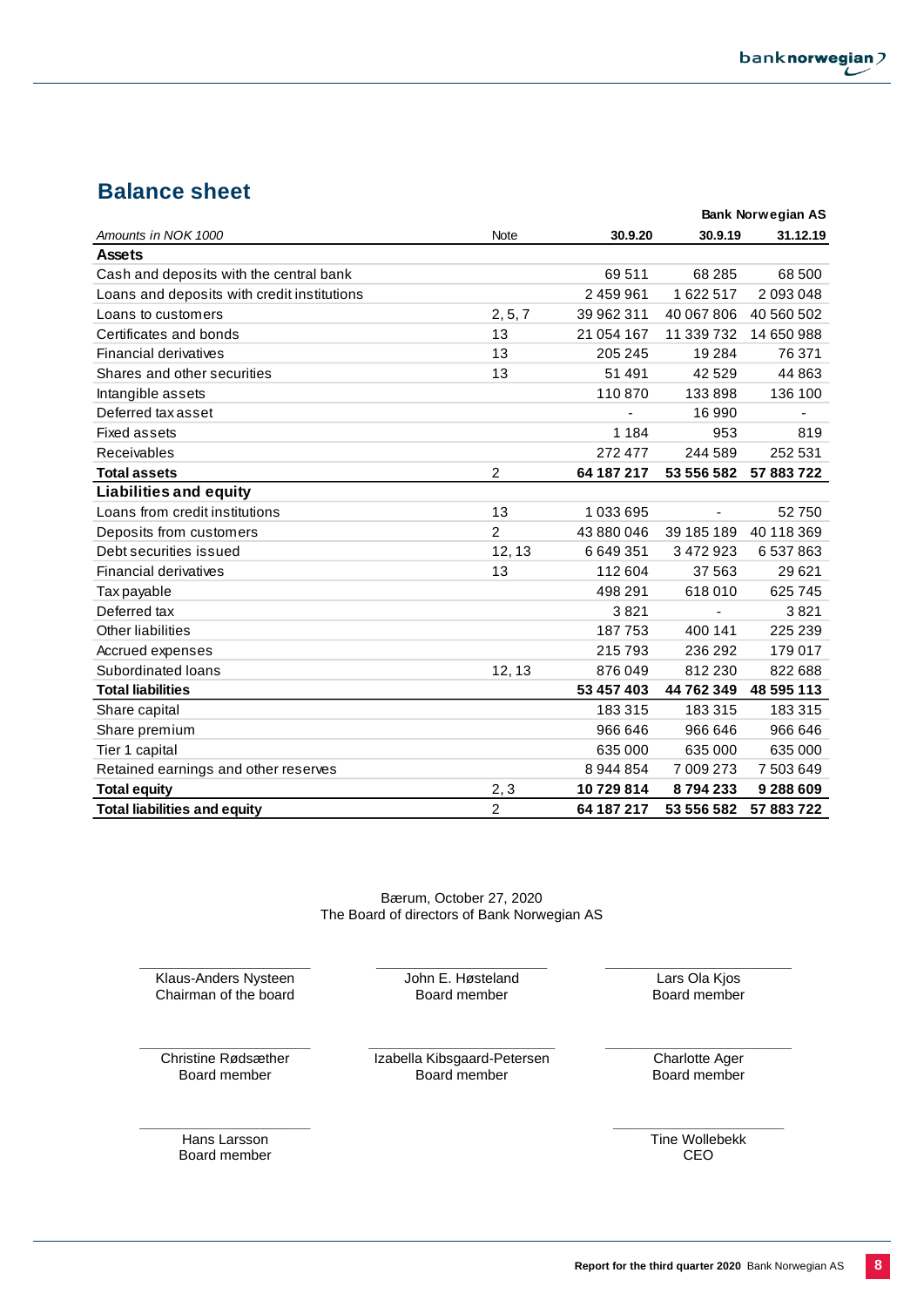## **Cash flow statement**

|                                                               |                          |                 | <b>Bank Norwegian AS</b> |
|---------------------------------------------------------------|--------------------------|-----------------|--------------------------|
| Amounts in NOK 1000                                           | <b>YTD 2020</b>          | <b>YTD 2019</b> | 2019                     |
| Profit / loss before tax                                      | 1953086                  | 1968971         | 2644518                  |
| Unrealized gain or losses on currency                         | 316 564                  | 11510           | -105 965                 |
| Depreciation and impairment of fixed and intangible assets    | 48 874                   | 49614           | 67 693                   |
| Provision for loan losses                                     | 1 433 286                | 1 194 556       | 1627359                  |
| Change in loans to customers                                  | -835 095                 | -3 462 395      | -4 390 047               |
| Change in deposits from customers                             | 3761677                  | 93 398          | 1 026 578                |
| Change in certificates and bonds                              | -6403178                 | -737 134        | -4 048 391               |
| Change in shares and other securities                         | $-6628$                  | $-5838$         | $-8172$                  |
| Change in receivables and financial derivatives               | $-148820$                | $-187715$       | -252 744                 |
| Change in loans from credit institutions                      | $-19055$                 |                 | 52750                    |
| Change in derivatives, accrued expenses and other liabilities | 82 274                   | 333867          | 93748                    |
| Income taxes paid                                             | $-607863$                | -469 253        | -608 408                 |
| Net cash flow from operating activities                       | -424 879                 | $-1210419$      | -3 901 081               |
|                                                               |                          |                 |                          |
| Payment for acquisition of intangible assets                  | $-23078$                 | -41 958         | -59 092                  |
| Payment for acquisition of tangible assets                    | $-946$                   | -627            | -643                     |
| Net cash flow from investment activities                      | $-24024$                 | -42 585         | -59 735                  |
|                                                               |                          |                 |                          |
| <b>Issued debt securities</b>                                 | $\overline{\phantom{a}}$ | 2 2 8 2 1 7 5   | 5834015                  |
| Repayment of debt securities                                  | $-188448$                | -785 663        | -1 281 602               |
| Paid interest tier 1 capital                                  | $-31472$                 | $-32228$        | -45 697                  |
| CSA margin                                                    | ä,                       | $-51900$        |                          |
| Change in loans from central banks                            | 1 000 000                |                 |                          |
| Net cash flow from financing activities                       | 780 080                  | 1412385         | 4 506 716                |
|                                                               |                          |                 |                          |
| Net cash flow for the period                                  | 331 177                  | 159 380         | 545 900                  |
| Cash and cash equivalents at the start of the period          | 2 161 549                | 1 567 158       | 1 567 158                |
| Currency effect on cash and cash equivalents                  | 36746                    | $-35737$        | 48 490                   |
| Cash and cash equivalents at the end of the period            | 2529472                  | 1690801         | 2 161 549                |
| Off which:                                                    |                          |                 |                          |
| والمرموا المواسمات وبوافر والاثرون وبالأسماء وبالراموس        | CO EAA                   | co oor          | co coo                   |

| Cash and deposits with the central bank     | 69511     | 68 285    | 68 500    |
|---------------------------------------------|-----------|-----------|-----------|
| Loans and deposits with credit institutions | 2 459 961 | 1 622 517 | 2 093 048 |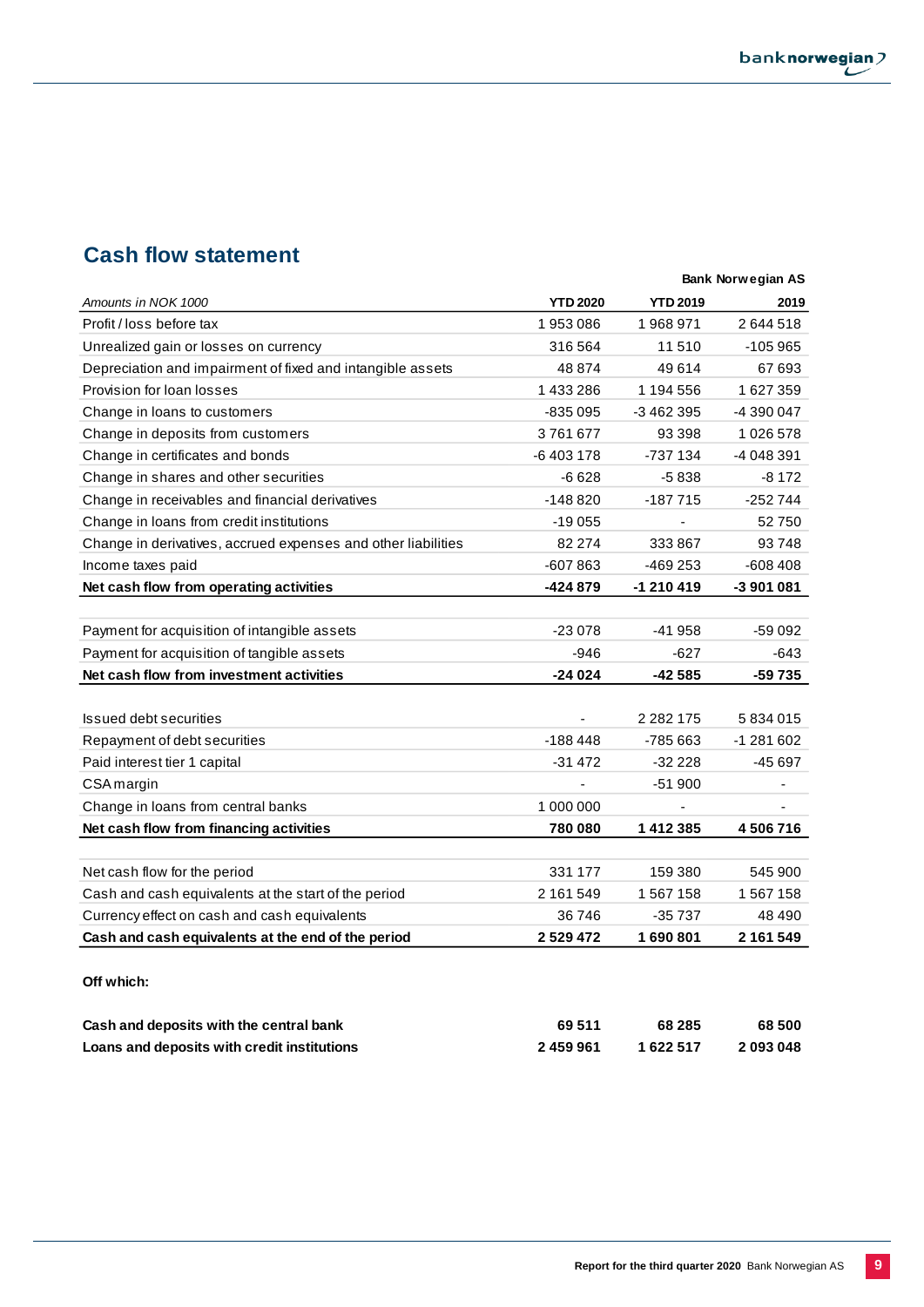

## **Changes in equity**

|                                     | Share                    | Share                    | Tier 1   | <b>Retained earnings</b>   | Total     |
|-------------------------------------|--------------------------|--------------------------|----------|----------------------------|-----------|
| Amounts in NOK 1000                 | capital                  | premium                  |          | capital and other reserves | equity    |
| <b>Balance 31.12.19</b>             | 183315                   | 966 646                  | 635 000  | 7503649                    | 9 288 609 |
| This period's profit                | $\overline{\phantom{0}}$ | $\overline{\phantom{0}}$ | 31 472   | 1441205                    | 1472676   |
| Comprehensive income for the period | ۰                        | $\blacksquare$           | 31 472   | 1441205                    | 1472676   |
| Paid interest tier 1 capital        | $\blacksquare$           | $\overline{\phantom{a}}$ | $-31472$ | $\sim$                     | $-31472$  |
| <b>Balance 30.9.20</b>              | 183315                   | 966 646                  | 635 000  | 8944854                    | 10729814  |

| Amounts in NOK 1000                 |                          |                          |          |                          |           |
|-------------------------------------|--------------------------|--------------------------|----------|--------------------------|-----------|
| <b>Balance 31.12.18</b>             | 183315                   | 966 646                  | 635 000  | 5 556 708                | 7 341 668 |
| This period's profit                | $\overline{\phantom{0}}$ | $\overline{\phantom{a}}$ | 32 2 2 8 | 1452565                  | 1484793   |
| Comprehensive income for the period | $\overline{\phantom{0}}$ | $\blacksquare$           | 32 2 2 8 | 1452565                  | 1484793   |
| Paid interest tier 1 capital        |                          |                          | $-32228$ | $\overline{\phantom{a}}$ | $-32228$  |
| <b>Balance 30.9.19</b>              | 183 315                  | 966 646                  | 635 000  | 7 009 273                | 8794233   |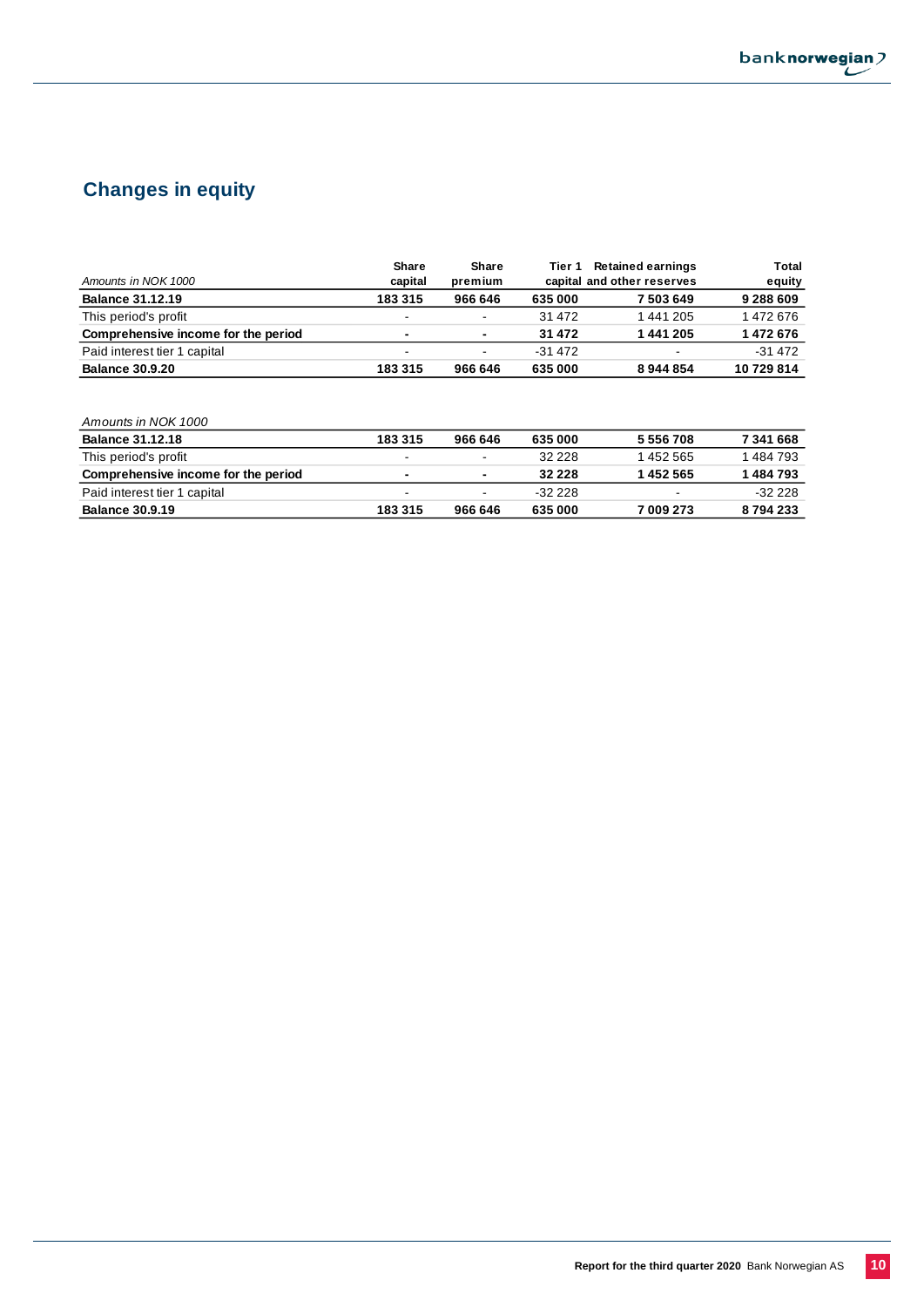## **Notes**

### **Note 1. General accounting principles**

The quarterly financial statements for the bank have been prepared in accordance with IAS 34 Interim Financial Reporting as issued by the International Accounting Standards Board and as adopted by the European Union. When preparing the consolidated financial statements, management makes estimates, judgments and assumptions that affect the application of the accounting principles and the carrying amount of assets, liabilities, income and expenses. Estimates and assumptions are subject to continual evaluation and are based on historical experience and other factors, including expectations of future events that are believed to be probable on the balance sheet date. A description of the accounting policies, significant estimates and areas where judgment is applied by the bank, can be found in Note 1 Accounting principles in the annual report of 2019. Figures for 2019 have been revised due to changes in accounting principles, for further information see note 1 and 36 in the annual report of 2019.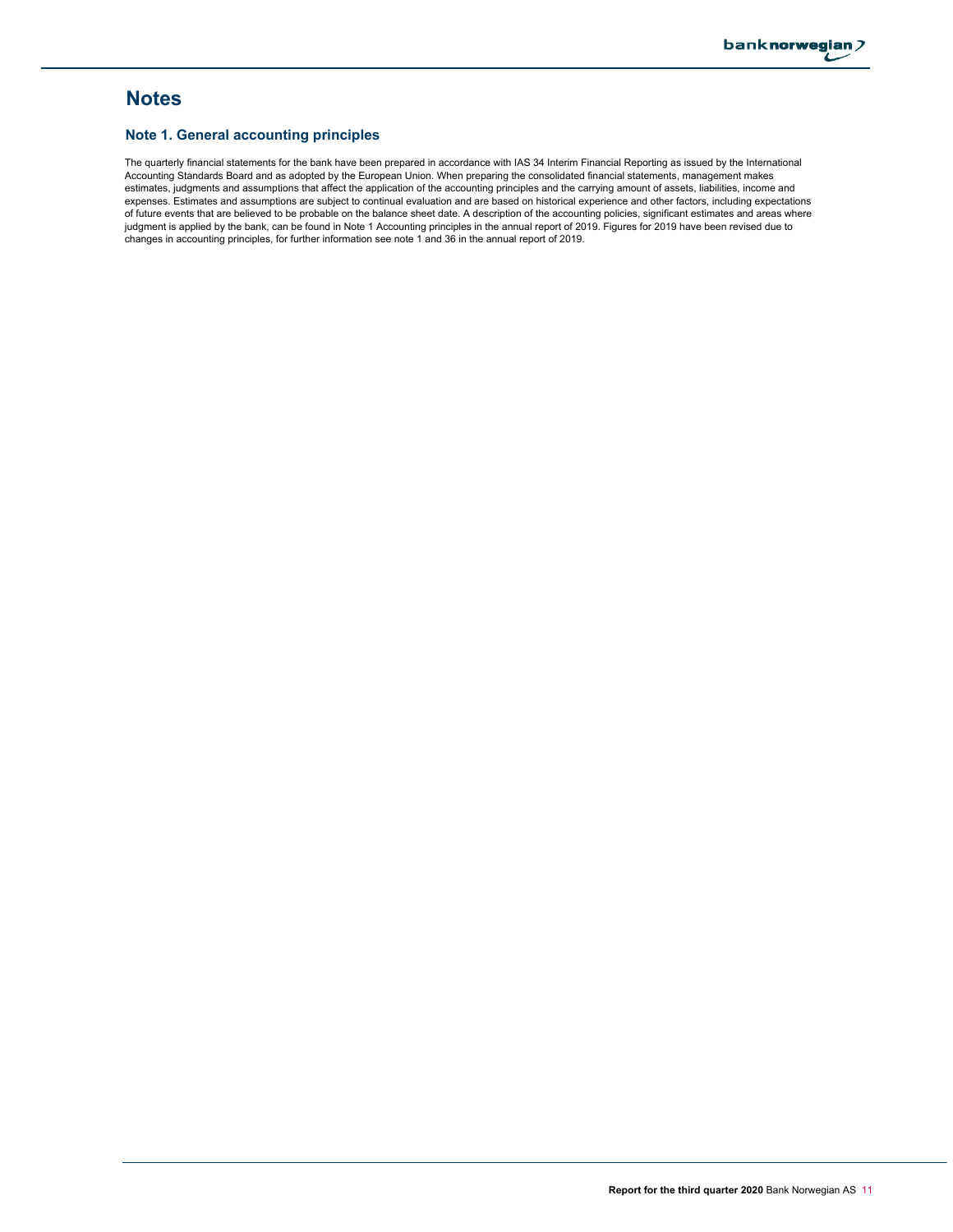## **Note 2. Segments**

The profit and loss and balance sheet presentation for segments are based on internal financial reporting as it is reported to management. The figures are based on Bank Norwegian's governance model.

## **Profit and loss account YTD 2020**

| Amounts in NOK 1000                                            | Norway     | Sweden     | <b>Denmark</b> | <b>Finland</b> | <b>Total</b> |
|----------------------------------------------------------------|------------|------------|----------------|----------------|--------------|
| Net interest income                                            | 1659232    | 679 069    | 561 669        | 1 204 600      | 4 104 571    |
| Net other operating income                                     | 82 415     | 50 452     | 11 404         | 97 042         | 241 313      |
| <b>Total income</b>                                            | 1741647    | 729 522    | 573 072        | 1 301 643      | 4 345 883    |
| Total operating expenses                                       | 415 044    | 198 797    | 136 502        | 209 168        | 959 511      |
| Provision for loan losses                                      | 462 188    | 276 129    | 241 546        | 453 423        | 1433286      |
| Profit before tax                                              | 864 415    | 254 595    | 195 025        | 639 052        | 1953086      |
| Tax charge                                                     | 208 236    | 63 603     | 48775          | 159 797        | 480 409      |
| <b>Profit after tax</b>                                        | 656 179    | 190 992    | 146 250        | 479 255        | 1 472 676    |
| Other comprehensive income                                     |            | ٠          |                | ٠              |              |
| Comprehensive income for the period                            | 656 179    | 190 992    | 146 250        | 479 255        | 1 472 676    |
| Balance sheet 30.9.20                                          |            |            |                |                |              |
| Amounts in NOK 1000                                            | Norway     | Sweden     | Denmark        | Finland        | Total        |
| Loans to customers                                             | 16 070 738 | 6931738    | 5 353 878      | 11 605 957     | 39 962 311   |
| Other assets                                                   | 12 826 663 | 3 909 147  | 4 957 611      | 2 531 485      | 24 224 906   |
| <b>Total assets</b>                                            | 28 897 401 | 10 840 885 | 10 311 489     | 14 137 442     | 64 187 217   |
| Deposits from customers                                        | 21 203 168 | 6 049 121  | 9817430        | 6810326        | 43 880 046   |
| Other liabilities and equity                                   | 7 694 232  | 4791764    | 494 059        | 7 327 116      | 20 307 171   |
|                                                                |            |            |                | 14 137 442     | 64 187 217   |
| <b>Total liabilities and equity</b>                            | 28 897 401 | 10 840 885 | 10 311 489     |                |              |
| <b>Profit and loss account YTD 2019</b><br>Amounts in NOK 1000 | Norway     | Sweden     | <b>Denmark</b> | <b>Finland</b> | Total        |
| Net interest income                                            | 1783610    | 643 497    | 481 186        | 990 848        | 3 899 141    |
| Net other operating income                                     | 130 765    | 50 703     | 23 143         | 30 583         | 235 194      |
| <b>Total income</b>                                            | 1914374    | 694 201    | 504 329        | 1 021 431      | 4 134 335    |
| Total operating expenses                                       | 412 881    | 221 737    | 131 421        | 204 769        | 970 808      |
| Provision for loan losses                                      | 578 593    | 145 390    | 187 686        | 282 887        | 1 194 556    |
| Profit before tax                                              | 922 900    | 327 074    | 185 222        | 533 775        | 1968971      |
| Tax charge                                                     | 222 669    | 81761      | 46 305         | 133 444        | 484 178      |
| Profit after tax                                               | 700 231    | 245 313    | 138 917        | 400 331        | 1 484 793    |
| Other comprehensive income                                     |            |            |                |                |              |
| Comprehensive income for the period                            | 700 231    | 245 313    | 138 917        | 400 331        | 1484793      |
| Balance sheet 30.9.19                                          |            |            |                |                |              |
| Amounts in NOK 1000                                            | Norway     | Sweden     | <b>Denmark</b> | <b>Finland</b> | <b>Total</b> |
| Loans to customers                                             | 19 034 221 | 6516180    | 4 666 564      | 9850842        | 40 067 806   |
| Other assets                                                   | 7 139 070  | 2 358 246  | 1762255        | 2 2 2 9 2 0 4  | 13 488 776   |
| <b>Total assets</b>                                            | 26 173 291 | 8 874 426  | 6428820        | 12 080 046     | 53 556 582   |
| Deposits from customers                                        | 19 907 261 | 5 693 415  | 5962193        | 7 622 320      | 39 185 189   |
| Other liabilities and equity                                   | 6 266 030  | 3 181 010  | 466 627        | 4 4 5 7 7 2 5  | 14 371 393   |
| <b>Total liabilities and equity</b>                            | 26 173 291 | 8 874 426  | 6428820        | 12 080 046     | 53 556 582   |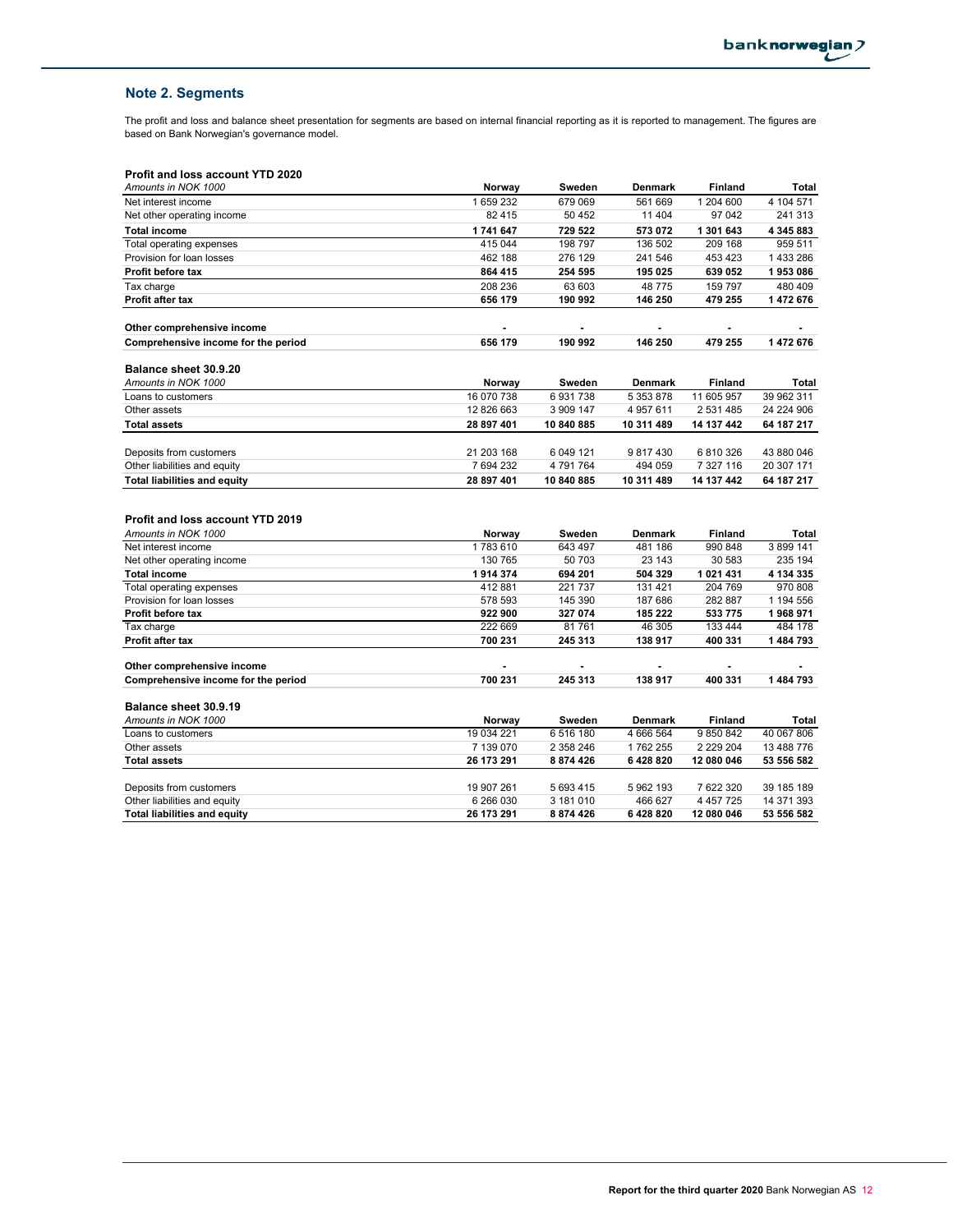## **Note 3. Capital adequacy and Liquidity Coverage Ratio**

Bank Norwegian AS uses the standardized approach for credit risk and the standardized approach for operational risk to calculate capital adequacy in accordance with current capital adequacy regulations - Basel II.

| <b>Total capital</b>                                                                   |                      |                   |                   |
|----------------------------------------------------------------------------------------|----------------------|-------------------|-------------------|
| Amounts in NOK 1000                                                                    | 30.9.20              | 30.9.19           | 2019              |
| Share capital                                                                          | 183 315              | 183 315           | 183 315           |
| Share premium                                                                          | 966 646              | 966 646           | 966 646           |
| Other reserves                                                                         | 8 944 854            | 7 009 273         | 7 503 649         |
| Retained earnings not included in common equity tier 1, accrued group contribution     | $-957000$            |                   |                   |
| Deferred tax assets, intangible assets and additional valuation adjustment             | $-132293$            | $-162327$         | $-150902$         |
| <b>Common equity tier 1</b>                                                            | 9 005 521            | 7996906           | 8 502 708         |
| Additional tier 1 capital                                                              | 635 000              | 635 000           | 635 000           |
| <b>Tier 1 capital</b>                                                                  | 9 640 521            | 8 631 906         | 9 137 708         |
| Tier 2 capital                                                                         | 876 049              | 812 230           | 822 688           |
| <b>Total capital</b>                                                                   | 10 516 570           | 9 444 137         | 9960395           |
| <b>Calculation basis</b><br>Covered bonds<br>Regional governments or local authorities | 966 352<br>1 156 773 | 335 464<br>13 983 | 336 787<br>87 123 |
| Institutions                                                                           | 721 112              | 1 190 492         | 1 350 762         |
| Loans to customers                                                                     | 25 504 293           | 25 533 874        | 26 750 970        |
| Defaulted loans                                                                        | 5956587              | 6 022 641         | 4 892 542         |
| <b>Equity positions</b>                                                                | 51 439               | 42 486            | 44 8 18           |
| Other assets                                                                           | 272 555              | 76 011            | 139 901           |
| <b>Total credit risk</b>                                                               | 34 629 111           | 33 214 951        | 33 602 903        |
| <b>Operational risk</b>                                                                | 7 193 145            | 5 580 459         | 5728738           |
| <b>Market risk</b>                                                                     | 8542                 | 4 3 6 9           | 1575              |
| <b>Total calculation basis</b>                                                         | 41 830 798           | 38 799 779        | 39 333 216        |
| Common equity tier 1 %                                                                 | 21.5%                | 20.6%             | 21.6 %            |
| Tier 1 capital %                                                                       | 23.0%                | 22.2%             | 23.2%             |
| Total capital %                                                                        | 25.1%                | 24.3%             | 25.3%             |

#### **Liquidity Coverage Ratio**

The Liquidity Coverage Ratio (LCR) is defined as the bank's liquid assets relative to net liquidity output 30 days forward in time in any given stress situation. The bank has significant positions in Norwegian, Swedish and Danish kroner in addition to Euro. The legal requirement for liquidity reserve at total level and for significant currencies is 100% except for Norwegian kroner where the legal requirement is 50%.

|                   | 30.9.20 | 30.9.19 | 2019  |
|-------------------|---------|---------|-------|
| Bank Norwegian AS | 494 %   | 203 %   | 449 % |
| <b>NOK</b>        | 391 %   | 250 %   | 321 % |
| <b>SEK</b>        | 415 %   | 163 %   | 396 % |
| <b>DKK</b>        | 465 %   | 227 %   | 649 % |
| <b>EUR</b>        | 179 %   | 171 %   | 167 % |
|                   |         |         |       |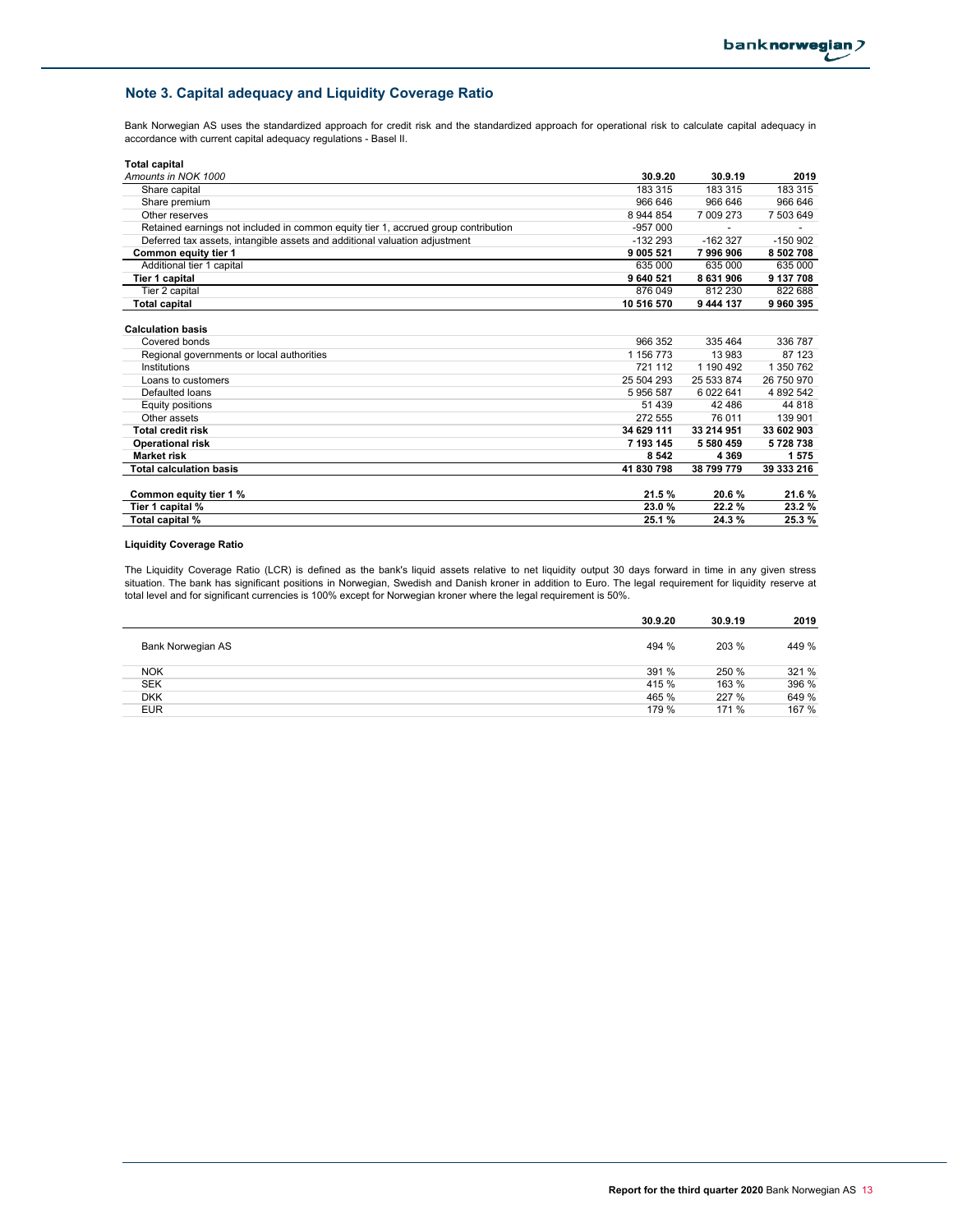#### **Note 4. Expected credit loss**

The bank applies the expected credit loss (ECL) methodology subject to the IFRS 9 rules with three stages of impairment calculation. Stage 1 is not impaired and uses a 12-month ECL calculation. Stage 2 has a significant increase in credit risk since its origination, according to the triggers disclosed below, and uses the lifetime approach to ECL calculation. Stage 3 is impaired with the 90 days past due definition and calculates the ECL based on the lifetime approach.

#### **Significant increase in credit risk (SICR)**

Probability of default (PD) is an experience-based probability that a commitment is in breach for more than 90 days in the next 12 months. A significant increase in credit risk is assessed on the basis of several criteria, including late payment beyond 30 days after invoice due date. The most important factor for the assessment is a comparison between the lifetime original probability of default and the lifetime probability of default at the reporting date. The trigger-model below utilizes an assessment of the forward-looking lifetime of the exposure, taking into account the probability of early repayment and the lifetime probability of defaulting on the loan. Hence it is neither the contractual length of the loan, nor the normal 12-month PD that is reflected in the figures. It is an accumulation of monthly behavior default probabilities that for example for credit cards will be very low for high quality clients until it is activated. As such, a high trigger level is needed for an indication of a significant increase in credit risk when the lifetime PD is very low. Each product has its own threshold values when one considers an increase to be significant. An increase of more than 0% indicates that any increase above the lifetime PD at origination is a significant increase in credit risk.

|                | <b>Instalment loans</b> |             | <b>Credit card loans</b> |             |
|----------------|-------------------------|-------------|--------------------------|-------------|
|                | <b>Lifetime PD</b>      |             | <b>Lifetime PD</b>       |             |
| Norway         | at origination          | <b>SICR</b> | at origination           | <b>SICR</b> |
|                | $\leq 5\%$              | 700 %       | $\leq$ =2%               | 900 %       |
|                | $>5\%$ , 10%]           | 30 %        | $>2\%$                   | 40 %        |
|                | >10%                    | 20 %        |                          |             |
| Sweden         |                         |             |                          |             |
|                | $=10%$                  | 40 %        | $\leq$ =2%               | 900 %       |
|                | $>10\%$ , 20%]          | 30 %        | $>2\%$ , 5%]             | 40 %        |
|                | $>20\%$                 | 20 %        | $>5\%$                   | $0\%$       |
| <b>Denmark</b> |                         |             |                          |             |
|                | $<=6\%$                 | 1300 %      | $\leq$ = 1.4%            | 1400 %      |
|                | $>6\%$ , 14%]           | 500 %       | $>1.4\%$ , 5.5%]         | 1200 %      |
|                | $>14\%$                 | 100 %       | $>5.5\%$                 | 150 %       |
| <b>Finland</b> |                         |             |                          |             |
|                | $\leq$ =9%              | 900 %       | $\leq 3\%$               | 1000 %      |
|                | $>9\%$ , 21%]           | 350 %       | $>3\%$ , 9%]             | 600 %       |
|                | >21%                    | 50 %        | $>9\%$                   | 100 %       |
|                |                         |             |                          |             |

#### **Economic variables used to measure ECL**

The bank has chosen to disclose the three most important modelling variables in each individual country. The data is modelled across three scenarios: a base, an optimistic and a pessimistic case for expected credit loss. The model is based on the NiGEM-model developed by UK's Institute of Economic and Social Research.

|                |                                   | Base scenario |          | Optimistic scenario |             | Pessimistic scenario |                    |
|----------------|-----------------------------------|---------------|----------|---------------------|-------------|----------------------|--------------------|
| Norway         |                                   | 12 months     | 5 years  | 12 months           | 5 years     | 12 months            | 5 years            |
|                | 3-month interbank rate            | 0.40%         | 1.37 %   | 0.40%               | 1.66 %      | 0.40%                | 1.19 %             |
|                | Hourly pay in NOK                 | 446           | 508      | 449                 | 527         | 443                  | 492                |
|                | Real interest rate                | $-3.58%$      | $-1.34%$ | $-3.58%$            | $-1.06%$    | $-3.58%$             | $-1.53%$           |
| Sweden         |                                   |               |          |                     |             |                      |                    |
|                | 3-month interbank rate            | $-0.13%$      | 0.68%    | $-0.13%$            | 0.91%       | $-0.13%$             | 0.56%              |
|                | <b>GDP</b> in million SEK         | 396 957       | 432 017  | 404 879             | 455 276     | 393 068              | 418 653            |
|                | Real interest rate                | $-1.64%$      | $-1.88%$ | $-1.64%$            | $-1.65%$    | $-1.64%$             | $-2.00%$           |
| Denmark        |                                   |               |          |                     |             |                      |                    |
|                | 3-month interbank rate            | $-0.12%$      | 0.75%    | $-0.12%$            | 1.03 %      | $-0.12%$             | 0.59%              |
|                | Consumption in millions           | 80 409        | 87 112   | 82 003              | 92 491      | 78 698               | 82723              |
|                | Unemployment percentage           | 5.35 %        | 5.23 %   | 5.22 %              | 5.05 %      | 5.97 %               | 5.47 %             |
| Finland        |                                   |               |          |                     |             |                      |                    |
|                | 3-month interbank rate            | $-0.30%$      | 0.44%    | $-0.11%$            | 0.61%       | $-0.35%$             | 0.01%              |
|                | Consumption in millions           | 8979          | 9536     | 9 1 7 2             | 9799        | 8744                 | 9 2 9 3            |
|                | Unemployment percentage           | 8.10%         | 6.41%    | 7.60%               | 6.20%       | 9.77 %               | 6.97 %             |
|                | Macro scenario sensitivity on ECL |               |          |                     |             |                      |                    |
|                |                                   |               |          | <b>Final</b>        | <b>Base</b> | Optimistic           | <b>Pessimistic</b> |
| Norway         |                                   |               |          | ECL                 | scenario    | scenario             | scenario           |
|                | Credit card                       |               |          | 441 526             | 432 135     | 396 307              | 463 440            |
|                | Instalment loans                  |               |          | 1 108 433           | 1 080 845   | 979 415              | 1 172 804          |
| Sweden         |                                   |               |          |                     |             |                      |                    |
|                | Credit card                       |               |          | 277 788             | 277 781     | 277 424              | 277803             |
|                | Instalment loans                  |               |          | 925 746             | 925 365     | 922 110              | 926 635            |
| <b>Denmark</b> |                                   |               |          |                     |             |                      |                    |
|                | Credit card                       |               |          | 110 593             | 110 402     | 109 748              | 111 036            |
|                | Instalment loans                  |               |          | 777 494             | 776 806     | 774 252              | 779 098            |
| <b>Finland</b> |                                   |               |          |                     |             |                      |                    |
|                | Credit card                       |               |          | 184 627             | 179 201     | 169 413              | 197 288            |

The following weights have been used across all portfolios per 30.9.2020: 70% - 0% - 30% for base, optimistic and pessimistic scenario for expected credit loss. The choice to deviate from the normal 40% - 30% - 30% probability weighting is based on a low expectation for the optimistic scenario.

*Instalment loans* 1 058 311 1 027 865 974 818 1 129 351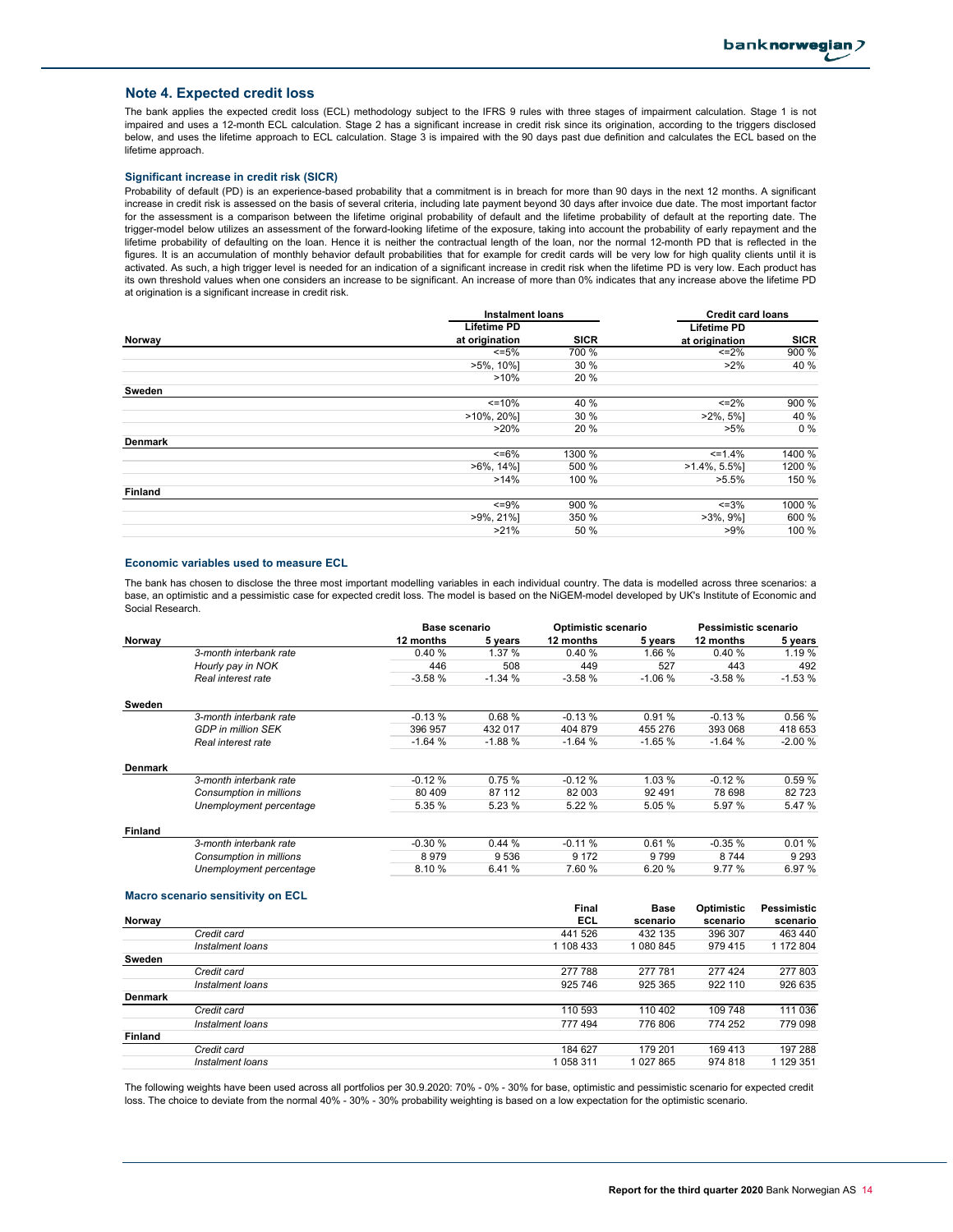## **Note 5. Loans to customers by product groups and change in loan loss allowance**

## **Loans to customers by product groups**

| Loans to castomers by product groups         |               |           |               |                    |         |                     |           |            |
|----------------------------------------------|---------------|-----------|---------------|--------------------|---------|---------------------|-----------|------------|
|                                              |               |           |               |                    |         | Loan loss allowance |           | Loans to   |
| Amounts in NOK 1000                          | Stage 1       | Stage 2   | Stage 3       | <b>Gross loans</b> | Stage 1 | Stage 2             | Stage 3   | customers  |
| Instalment Ioans Norway                      | 6916744       | 783 141   | 2952125       | 11 652 009         | 47 135  | 63 581              | 997 717   | 10 543 577 |
| Credit card loans Norway                     | 4 463 600     | 594 137   | 910 949       | 5968687            | 30 160  | 33 4 15             | 377 952   | 5 527 161  |
| Instalment Ioans Sweden                      | 2 2 3 2 2 7 6 | 1 148 162 | 1817920       | 5 199 358          | 53 244  | 61 501              | 811 001   | 4 273 611  |
| Credit card loans Sweden                     | 2 010 206     | 425 438   | 500 272       | 2 935 915          | 10 921  | 28 006              | 238 861   | 2658127    |
| Instalment Ioans Denmark                     | 3 656 874     | 241 878   | 1 249 297     | 5 148 049          | 49 282  | 36 286              | 691 925   | 4 370 555  |
| Credit card loans Denmark                    | 785 545       | 94 456    | 213 915       | 1 093 916          | 9 3 0 6 | 8 3 0 7             | 92 980    | 983 323    |
| Instalment Ioans Finland                     | 6849798       | 1 373 664 | 2 0 5 1 1 1 3 | 10 274 575         | 146 887 | 190 845             | 720 579   | 9 216 265  |
| Credit card loans Finland                    | 1706997       | 567 765   | 299 558       | 2 574 319          | 20 285  | 56 797              | 107 546   | 2 389 692  |
| Total                                        | 28 623 040    | 6 228 640 | 9995148       | 44 846 828         | 367 219 | 478 738             | 4 038 561 | 39 962 311 |
| Loan loss allowance coverage ratio per stage |               |           |               |                    | 1.28%   | 7.69 %              | 40.41 %   |            |
| <b>Net loans</b>                             |               |           |               |                    |         |                     |           | 39 962 311 |

#### **Change in loan loss allowance and gross loans**

Migration out of a stage is calculated at previous closing date 30.6.20, while migration into a stage is calculated at the closing date 30.9.20.

## **Total Loans**

#### **Loan loss allowance**

| Amounts in NOK 1000                                                         | Stage 1  | Stage 2                  | Stage 3   | Total     |
|-----------------------------------------------------------------------------|----------|--------------------------|-----------|-----------|
| Loan loss allowance as at 30.6.20                                           | 343 618  | 480 030                  | 3798484   | 4 622 132 |
| Transfers:                                                                  |          |                          |           |           |
| Transfers from stage 1 to stage 2                                           | $-36543$ | 151836                   | ٠         | 115 293   |
| Transfers from stage 1 to stage 3                                           | $-3,267$ |                          | 32 157    | 28 890    |
| Transfers from stage 2 to stage 1                                           | 28 042   | $-81650$                 |           | -53 607   |
| Transfers from stage 2 to stage 3                                           | -        | $-88658$                 | 199 252   | 110 594   |
| Transfers from stage 3 to stage 2                                           | -        | 14 4 65                  | $-62924$  | -48 458   |
| Transfers from stage 3 to stage 1                                           | 260      |                          | $-6309$   | $-6048$   |
| New financial assets issued                                                 | 22 556   | 5074                     | 85        | 27 7 15   |
| Financial assets derecognized in the period                                 | $-11492$ | $-9203$                  | $-27278$  | -47 973   |
| Modification of contractual cash flows from non-discounted financial assets | 24 045   | 6843                     | 282 694   | 313 581   |
| Charge-off                                                                  | -        | $\overline{\phantom{a}}$ | $-177603$ | $-177603$ |
| Loan loss allowance as at 30.9.20                                           | 367 219  | 478 738                  | 4 038 561 | 4884517   |

#### **Gross loans to customers**

| Amounts in NOK 1000                                                         | Stage 1    | Stage 2    | Stage 3    | Total      |
|-----------------------------------------------------------------------------|------------|------------|------------|------------|
| Gross loans to customers as at 30.6.20                                      | 28 976 202 | 6 217 070  | 9 505 895  | 44 699 166 |
| Transfers:                                                                  |            |            |            |            |
| Transfers from stage 1 to stage 2                                           | -1831949   | 1929796    |            | 97848      |
| Transfers from stage 1 to stage 3                                           | $-77.305$  | -          | 82 455     | 5 1 4 9    |
| Transfers from stage 2 to stage 1                                           | 1 181 600  | -1 301 982 |            | $-120382$  |
| Transfers from stage 2 to stage 3                                           | ۰          | $-614770$  | 648 901    | 34 131     |
| Transfers from stage 3 to stage 2                                           |            | 159 240    | $-222916$  | $-63675$   |
| Transfers from stage 3 to stage 1                                           | 8 5 9 4    |            | $-19837$   | $-11243$   |
| New financial assets issued                                                 | 1 558 339  | 50 430     | 187        | 1608955    |
| Financial assets derecognized in the period                                 | $-934293$  | $-170.346$ | $-84.859$  | $-1189498$ |
| Modification of contractual cash flows from non-discounted financial assets | $-258$ 147 | -40 798    | 316867     | 17922      |
| Charge-off                                                                  | -          |            | $-231.546$ | $-231.546$ |
| Gross loans to customers as at 30.9.20                                      | 28 623 040 | 6 228 640  | 9995148    | 44 846 828 |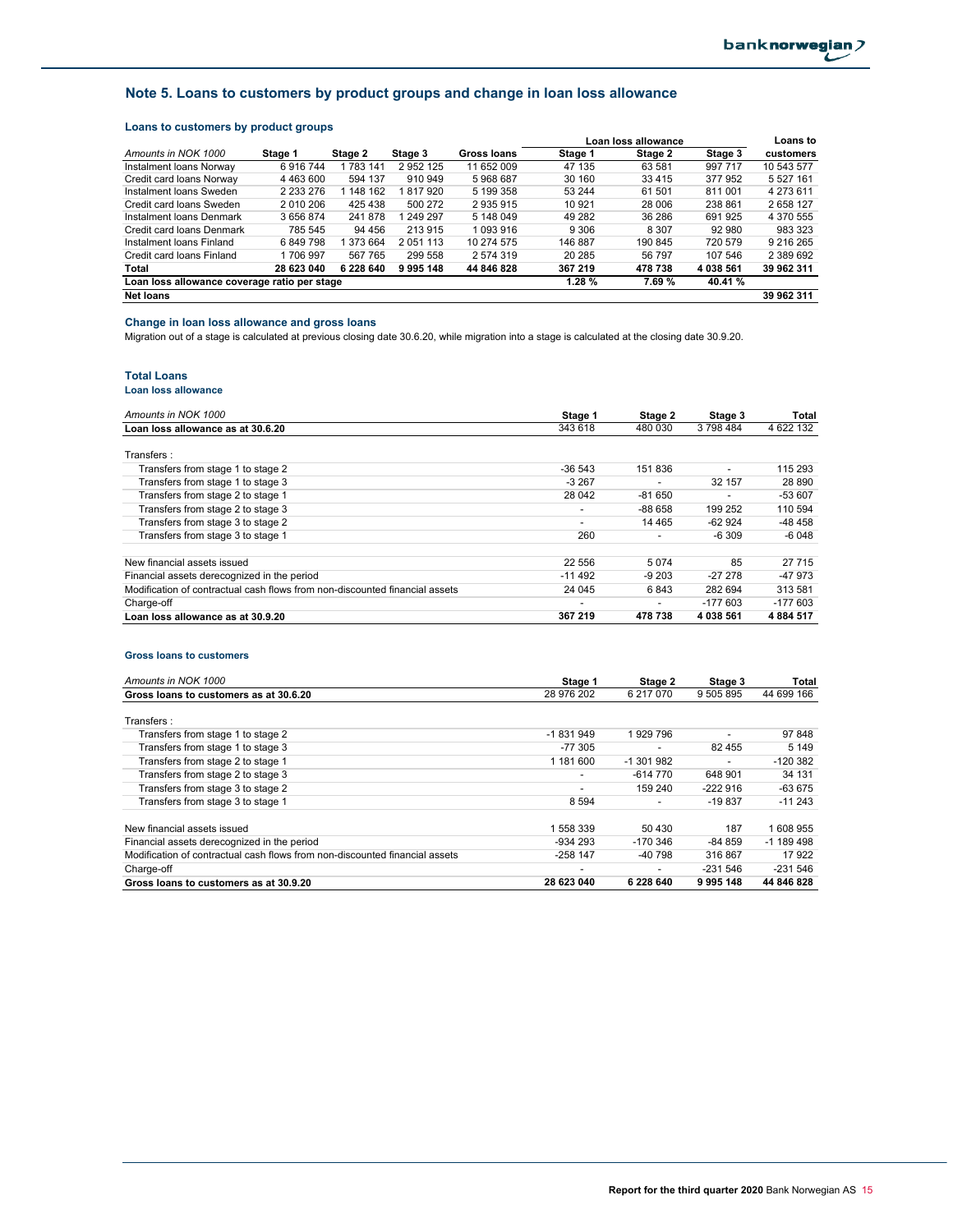#### **Instalment loans total**

### **Loan loss allowance**

| Amounts in NOK 1000                                                         | Stage 1                  | Stage 2  | Stage 3       | <b>Total</b> |
|-----------------------------------------------------------------------------|--------------------------|----------|---------------|--------------|
| Loan loss allowance as at 30.6.20                                           | 275 358                  | 350 546  | 3 008 293     | 3 634 196    |
| Transfers :                                                                 |                          |          |               |              |
| Transfers from stage 1 to stage 2                                           | $-30231$                 | 110 401  |               | 80 170       |
| Transfers from stage 1 to stage 3                                           | $-2938$                  |          | 28 961        | 26 0 23      |
| Transfers from stage 2 to stage 1                                           | 20 276                   | $-50291$ |               | $-30016$     |
| Transfers from stage 2 to stage 3                                           | $\overline{\phantom{a}}$ | $-74215$ | 156 528       | 82 313       |
| Transfers from stage 3 to stage 2                                           | $\overline{\phantom{a}}$ | 11 4 18  | -44 977       | $-33559$     |
| Transfers from stage 3 to stage 1                                           | 223                      |          | $-4663$       | $-4440$      |
| New financial assets issued                                                 | 20 4 35                  | 2822     | 24            | 23 28 2      |
| Financial assets derecognized in the period                                 | $-10.924$                | $-7659$  | $-21296$      | $-39880$     |
| Modification of contractual cash flows from non-discounted financial assets | 24 350                   | 9 1 9 2  | 223 342       | 256 884      |
| Charge-off                                                                  | $\overline{\phantom{a}}$ |          | -124 989      | $-124989$    |
| Loan loss allowance as at 30.9.20                                           | 296 548                  | 352 213  | 3 2 2 1 2 2 3 | 3869983      |

### **Gross loans to customers**

| Amounts in NOK 1000                                                         | Stage 1                  | Stage 2   | Stage 3       | Total      |
|-----------------------------------------------------------------------------|--------------------------|-----------|---------------|------------|
| Gross loans to customers as at 30.6.20                                      | 19 721 115               | 4 520 402 | 7636793       | 31 878 309 |
| Transfers:                                                                  |                          |           |               |            |
| Transfers from stage 1 to stage 2                                           | $-1289085$               | 1 304 787 |               | 15 702     |
| Transfers from stage 1 to stage 3                                           | $-68750$                 |           | 73 227        | 4478       |
| Transfers from stage 2 to stage 1                                           | 745 514                  | -783 947  | ۰             | $-38432$   |
| Transfers from stage 2 to stage 3                                           | $\overline{\phantom{a}}$ | -484 515  | 510 786       | 26 271     |
| Transfers from stage 3 to stage 2                                           |                          | 130 065   | $-163061$     | $-32996$   |
| Transfers from stage 3 to stage 1                                           | 7608                     |           | $-14468$      | $-6860$    |
| New financial assets issued                                                 | 1482258                  | 32 301    | 77            | 514 636    |
| Financial assets derecognized in the period                                 | -849 348                 | $-144715$ | -66 650       | $-1060713$ |
| Modification of contractual cash flows from non-discounted financial assets | $-92620$                 | $-27534$  | 254 657       | 134 504    |
| Charge-off                                                                  |                          |           | -160 908      | $-160908$  |
| Gross loans to customers as at 30.9.20                                      | 19 656 692               | 4 546 844 | 8 0 7 0 4 5 4 | 32 273 991 |

## **Credit card total**

### **Loan loss allowance**

| Amounts in NOK 1000                                                         | Stage 1 | Stage 2   | Stage 3  | Total     |
|-----------------------------------------------------------------------------|---------|-----------|----------|-----------|
| Loan loss allowance as at 30.6.20                                           | 68 260  | 129 484   | 790 192  | 987 936   |
| Transfers:                                                                  |         |           |          |           |
| Transfers from stage 1 to stage 2                                           | $-6312$ | 41 4 35   |          | 35 1 24   |
| Transfers from stage 1 to stage 3                                           | $-329$  |           | 3 1 9 6  | 2867      |
| Transfers from stage 2 to stage 1                                           | 7 7 6 7 | $-31.358$ | ٠        | $-23592$  |
| Transfers from stage 2 to stage 3                                           |         | $-14443$  | 42724    | 28 28 1   |
| Transfers from stage 3 to stage 2                                           | -       | 3 0 4 7   | $-17946$ | $-14899$  |
| Transfers from stage 3 to stage 1                                           | 37      |           | $-1645$  | $-1608$   |
| New financial assets issued                                                 | 2 1 2 0 | 2 2 5 3   | 61       | 4 4 3 4   |
| Financial assets derecognized in the period                                 | -568    | $-1544$   | $-5981$  | $-8093$   |
| Modification of contractual cash flows from non-discounted financial assets | $-305$  | $-2.349$  | 59 351   | 56 697    |
| Charge-off                                                                  | -       |           | $-52613$ | $-52613$  |
| Loan loss allowance as at 30.9.20                                           | 70 671  | 126 525   | 817338   | 1 014 534 |

### **Gross loans to customers**

| Amounts in NOK 1000                                                         | Stage 1                  | Stage 2   | Stage 3  | Total      |
|-----------------------------------------------------------------------------|--------------------------|-----------|----------|------------|
| Gross loans to customers as at 30.6.20                                      | 9 255 087                | 1 696 668 | 869 103  | 12 820 857 |
| Transfers:                                                                  |                          |           |          |            |
| Transfers from stage 1 to stage 2                                           | $-542864$                | 625 009   |          | 82 145     |
| Transfers from stage 1 to stage 3                                           | $-8556$                  |           | 9 2 2 7  | 672        |
| Transfers from stage 2 to stage 1                                           | 436 085                  | $-518035$ |          | $-81950$   |
| Transfers from stage 2 to stage 3                                           |                          | $-130255$ | 138 115  | 7861       |
| Transfers from stage 3 to stage 2                                           | $\overline{\phantom{a}}$ | 29 175    | -59 855  | $-30680$   |
| Transfers from stage 3 to stage 1                                           | 986                      |           | $-5.369$ | -4 383     |
| New financial assets issued                                                 | 76 081                   | 18 129    | 110      | 94 320     |
| Financial assets derecognized in the period                                 | $-84.945$                | $-25631$  | $-18209$ | -128 785   |
| Modification of contractual cash flows from non-discounted financial assets | $-165527$                | $-13264$  | 62 210   | $-116581$  |
| Charge-off                                                                  |                          |           | $-70638$ | -70 638    |
| Gross loans to customers as at 30.9.20                                      | 8966348                  | 1681796   | 1924 694 | 12 572 837 |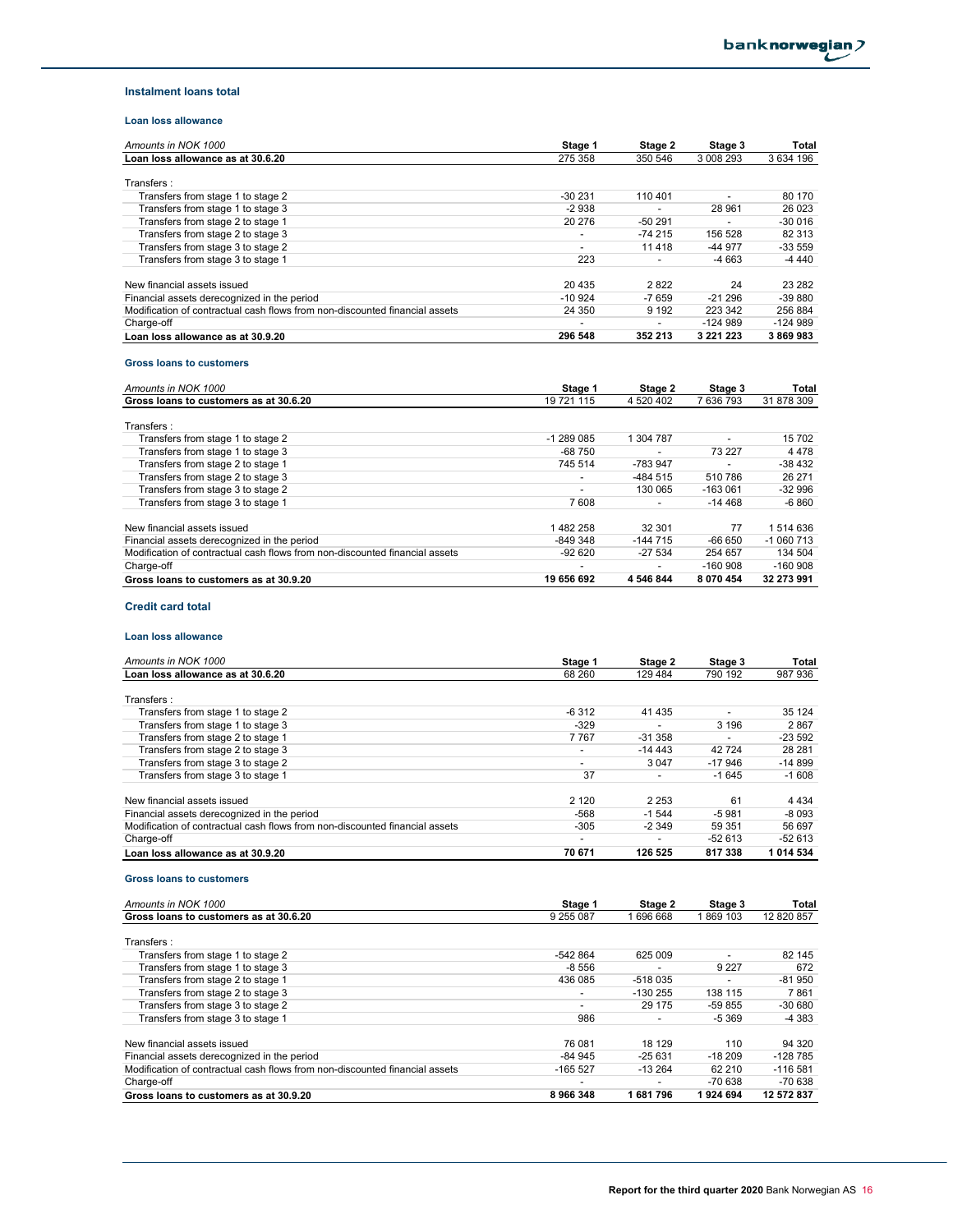## **Note 6. Provision for loan losses**

| Amounts in NOK 1000                                             | <b>YTD 2020</b> | <b>YTD 2019</b> | 2019    |
|-----------------------------------------------------------------|-----------------|-----------------|---------|
| Realized losses in the period due to final write-offs           | 51 444          | 31 456          | 46 813  |
| Realized losses in the period due to charge-offs                | 147 095         | 371 278         | 436891  |
| Loan loss provisions - lifetime expected credit loss (stage 3)  | 1 318 435       | 781 393         | 922 091 |
| Loan loss provisions - lifetime expected credit loss (stage 2)  | $-53639$        | 1 3 2 5         | 99 639  |
| Loan loss provisions - 12 months expected credit loss (stage 1) | $-300048$       | 9 1 0 4         | 121 926 |
| <b>Provision for loan losses</b>                                | 1 433 286       | 1 194 557       | 1627359 |

## **Note 7. Risk classes**

|                     | Probability of<br>Gross loans* |            | <b>Undrawn credit limits</b> |            |            |
|---------------------|--------------------------------|------------|------------------------------|------------|------------|
| Amounts in NOK 1000 | default                        | 30.9.20    | 30.9.19                      | 30.9.20    | 30.9.19    |
| Α                   | $0 - 1 \%$                     | 6 240 068  | 6616969                      | 48 839 715 | 41 658 440 |
| В                   | $1 - 3%$                       | 9 605 195  | 10 521 698                   | 982 927    | 1869 190   |
| C                   | $3 - 5%$                       | 5 177 878  | 4 635 397                    | 198 864    | 269 627    |
| D                   | $5 - 9%$                       | 4 632 346  | 4 4 5 0 7 9 5                | 122 439    | 262 421    |
| Е                   | $9 - 15%$                      | 3 444 603  | 4 088 036                    | 42 272     | 205 465    |
| F                   | $15 - 20%$                     | 1440786    | 1608221                      | 8905       | 18 648     |
| G                   | $20 - 30 \%$                   | 1764385    | 1701813                      | 7679       | 14 3 11    |
| Η                   | $30 - 40%$                     | 858 933    | 802 268                      | 2066       | 2 2 2 1    |
|                     | $40 - 55%$                     | 703 820    | 659 687                      | 649        | 1074       |
| J                   | $55 - 100 %$                   | 983 668    | 1 167 197                    | 237        | 246        |
| Defaulted loans     |                                | 9995 148   | 6931312                      |            |            |
| Total               |                                | 44 846 828 | 43 183 392                   |            |            |

Risk is grouped into PD bands from A to J, with A being the lowest risk.

\*Disclosure of risk class information has been simplified to reflect a more transparent grouping of loans. All non-impaired loans are classified A to J. Comparable periods are restated.

#### **Note 8. Net interest income**

| Amounts in NOK 1000                                                 | <b>YTD 2020</b> | <b>YTD 2019</b> | 2019      |
|---------------------------------------------------------------------|-----------------|-----------------|-----------|
| Interest income from cash and deposits with the central bank        | 206             | 531             | 781       |
| Interest income from loans to and deposits with credit institutions | 2653            | 4 7 9 3         | 8430      |
| Interest income from instalment loans                               | 3 152 443       | 3 064 902       | 4 114 730 |
| Interest income from other loans                                    | 432             | -               |           |
| Interest income from credit card loans                              | 1 312 054       | 1 189 145       | 1624932   |
| Interest income from sales financing                                | 180             | 519             | 650       |
| Interest income, effective interest method                          | 4 467 970       | 4 259 890       | 5749524   |
| Interest and other income from certificates and bonds               | 174 235         | 111 268         | 155 937   |
| Other interest and other interest related income                    | 5701            | 4 4 8 7         | 6 3 4 3   |
| Other interest income                                               | 179 936         | 115 755         | 162 279   |
| Interest expense from deposits from the central bank                | 1 7 9 7         |                 |           |
| Interest expense from deposits from customers                       | 336 353         | 355 927         | 478 037   |
| Interest expense on debt securities issued                          | 125 844         | 44 159          | 70 531    |
| Interest expense on subordinated loan                               | 27 744          | 25 7 84         | 34 665    |
| Other interest and other interest related expenses                  | 51 598          | 50 634          | 66 857    |
| Interest expenses                                                   | 543 335         | 476 504         | 650 090   |
| Net interest income                                                 | 4 104 571       | 3899141         | 5 261 712 |

## **Note 9. Net commission and bank services income**

| Amounts in NOK 1000                                 | <b>YTD 2020</b> | <b>YTD 2019</b> | 2019    |
|-----------------------------------------------------|-----------------|-----------------|---------|
| Payment services                                    | 247 454         | 306 359         | 416 056 |
| Insurance services                                  | 53 546          | 58 103          | 70 440  |
| Other fees and commission and bank services income  | 37 301          | 40 590          | 53 947  |
| Total commission and bank services income           | 338 300         | 405 052         | 540 443 |
| Payment services                                    | 71 163          | 125 821         | 160 458 |
| Insurance services                                  | 53 487          | 50 133          | 67 516  |
| Other fees and commission and bank services expense | 17 398          | 16 492          | 22 218  |
| Total commission and bank services expenses         | 142 048         | 192 445         | 250 192 |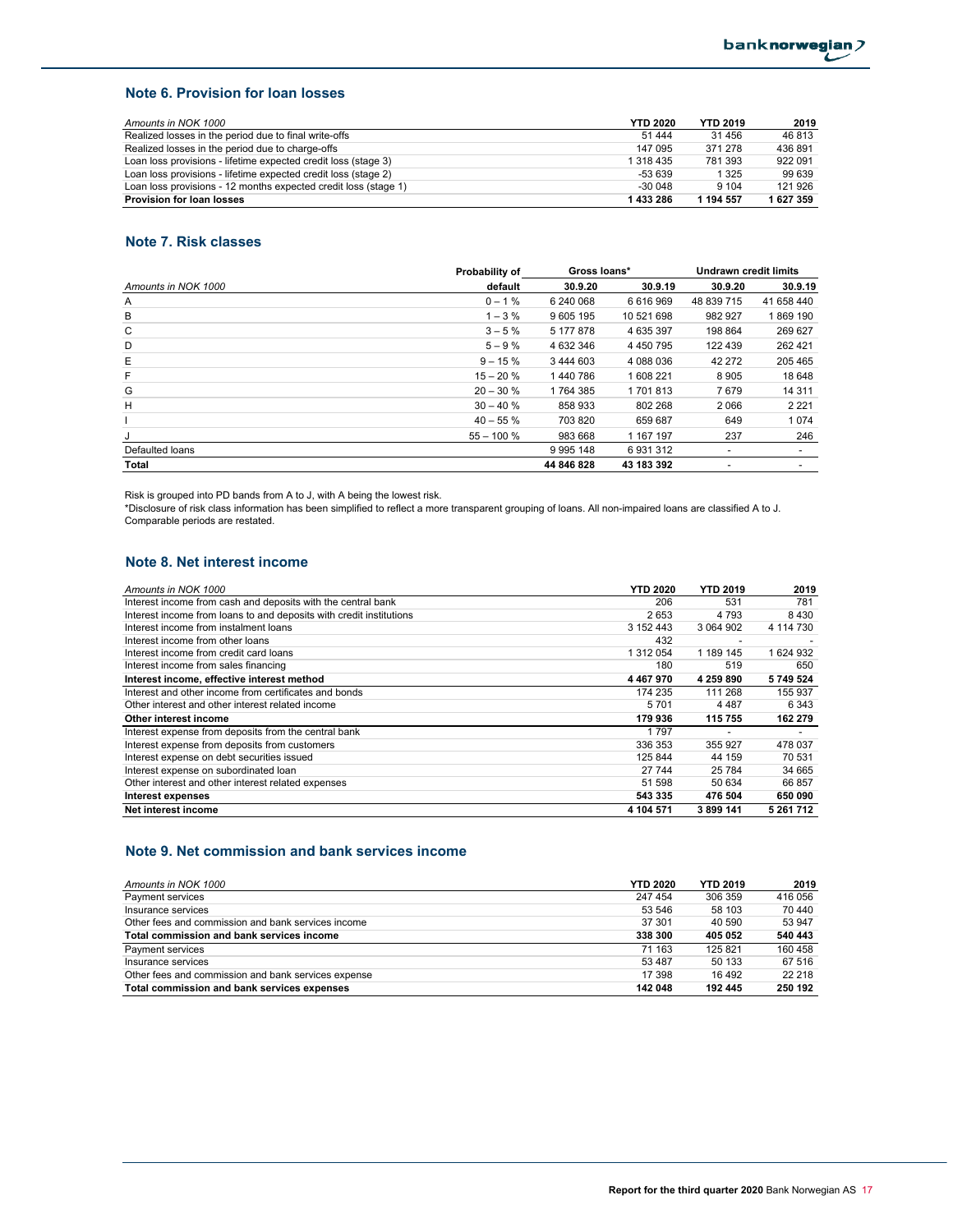## **Note 10. Net change in value on securities and currency**

| Amounts in NOK 1000                            | <b>YTD 2020</b> | <b>YTD 2019</b> | 2019      |
|------------------------------------------------|-----------------|-----------------|-----------|
| Net change on certificates and bonds           | $-74248$        | $-54896$        | $-74.558$ |
| Net change on FX-forwards                      | $-145723$       | 147 357         | 143 008   |
| Net currency effects                           | 258 404         | $-80652$        | $-49.509$ |
| Net change on shares and other securities      | 6628            | 10 778          | 13 112    |
| Net change in value on securities and currency | 45 061          | 22 587          | 32 053    |

## **Note 11. General administrative expenses**

| Amounts in NOK 1000                   | <b>YTD 2020</b> | <b>YTD 2019</b> | 2019    |
|---------------------------------------|-----------------|-----------------|---------|
| Sales and marketing                   | 609 203         | 656 473         | 879 117 |
| IT operations                         | 68 607          | 68 548          | 88 871  |
| External services costs               | 65 284          | 47 546          | 70 677  |
| Other administrative expenses         | 39 010          | 35 4 9 2        | 49864   |
| Total general administrative expenses | 782 103         | 808 059         | 1088530 |

## **Note 12. Debt securities issued and subordinated loan**

| Amounts in NOK 1000                                     | 30.9.20 | 30.9.19   | 2019      |
|---------------------------------------------------------|---------|-----------|-----------|
| Debt securities issued, carrying value (amortized cost) | 6649351 | 3472923   | 6 537 863 |
| Subordinated loans, carrying value (amortized cost)     | 876 049 | 812 230   | 822 688   |
| Total debt securities issued and subordinated loans     | 7525399 | 4 285 154 | 7 360 551 |

|                                                 | Nominal    |            |          |                 |            |           |
|-------------------------------------------------|------------|------------|----------|-----------------|------------|-----------|
|                                                 | value      |            |          | Reference rate  |            | Carrying  |
| ISIN                                            | outstandin | Currency   | Interest | + margin        | Maturity*  | value     |
| Debt securities issued (senior unsecured bonds) |            |            |          |                 |            |           |
| NO0010810534                                    | 299 000    | <b>SEK</b> | Floating | STIBOR + 108bp  | 20.11.2020 | 314 050   |
| NO0010811110                                    | 285 000    | <b>NOK</b> | Floating | $NIBOR + 108bp$ | 24.11.2020 | 285 380   |
| NO0010837206                                    | 335 000    | <b>SEK</b> | Floating | STIBOR + 120bp  | 22.02.2021 | 352 449   |
| NO0010848583                                    | 192 000    | <b>SEK</b> | Floating | STIBOR + 140bp  | 29.09.2021 | 199 681   |
| NO0010848591                                    | 1 000 000  | <b>NOK</b> | Floating | $NIBOR + 150bp$ | 29.03.2022 | 999 769   |
| NO0010863582                                    | 400 000    | <b>SEK</b> | Floating | STIBOR + 140bp  | 16.09.2022 | 420 008   |
| NO0010863574                                    | 400 000    | <b>NOK</b> | Floating | $NIBOR + 140bp$ | 16.09.2022 | 400 066   |
| NO0010871148                                    | 800 000    | <b>NOK</b> | Floating | $NIBOR + 195bp$ | 12.12.2022 | 799 622   |
| NO0010871130                                    | 1 000 000  | <b>SEK</b> | Floating | STIBOR + 190bp  | 12.12.2022 | 1 049 262 |
| NO0010871155                                    | 1 200 000  | <b>NOK</b> | Floating | $NIBOR + 215bp$ | 12.12.2023 | 1 199 402 |
| NO0010871296                                    | 600 000    | <b>SEK</b> | Floating | STIBOR + 200bp  | 12.12.2023 | 629 663   |
| <b>Total debt securities issued</b>             | 6 511 000  |            |          |                 |            | 6 649 351 |
| <b>Subordinated loans</b>                       |            |            |          |                 |            |           |
| NO0010774326                                    | 100 000    | <b>NOK</b> | Floating | $NIBOR + 300bp$ | 21.09.2021 | 99 947    |
| NO0010797988                                    | 200 000    | <b>NOK</b> | Floating | $NIBOR + 375bp$ | 16.06.2022 | 199 814   |
| NO0010833130                                    | 550 000    | <b>SEK</b> | Floating | STIBOR + 375bp  | 02.10.2023 | 576 288   |
| <b>Total subordinated loans</b>                 | 850 000    |            |          |                 |            | 876 049   |
| Total                                           | 7 361 000  |            |          |                 |            | 7525399   |

*\* For subordinated loans maturity reflects the first possible call date*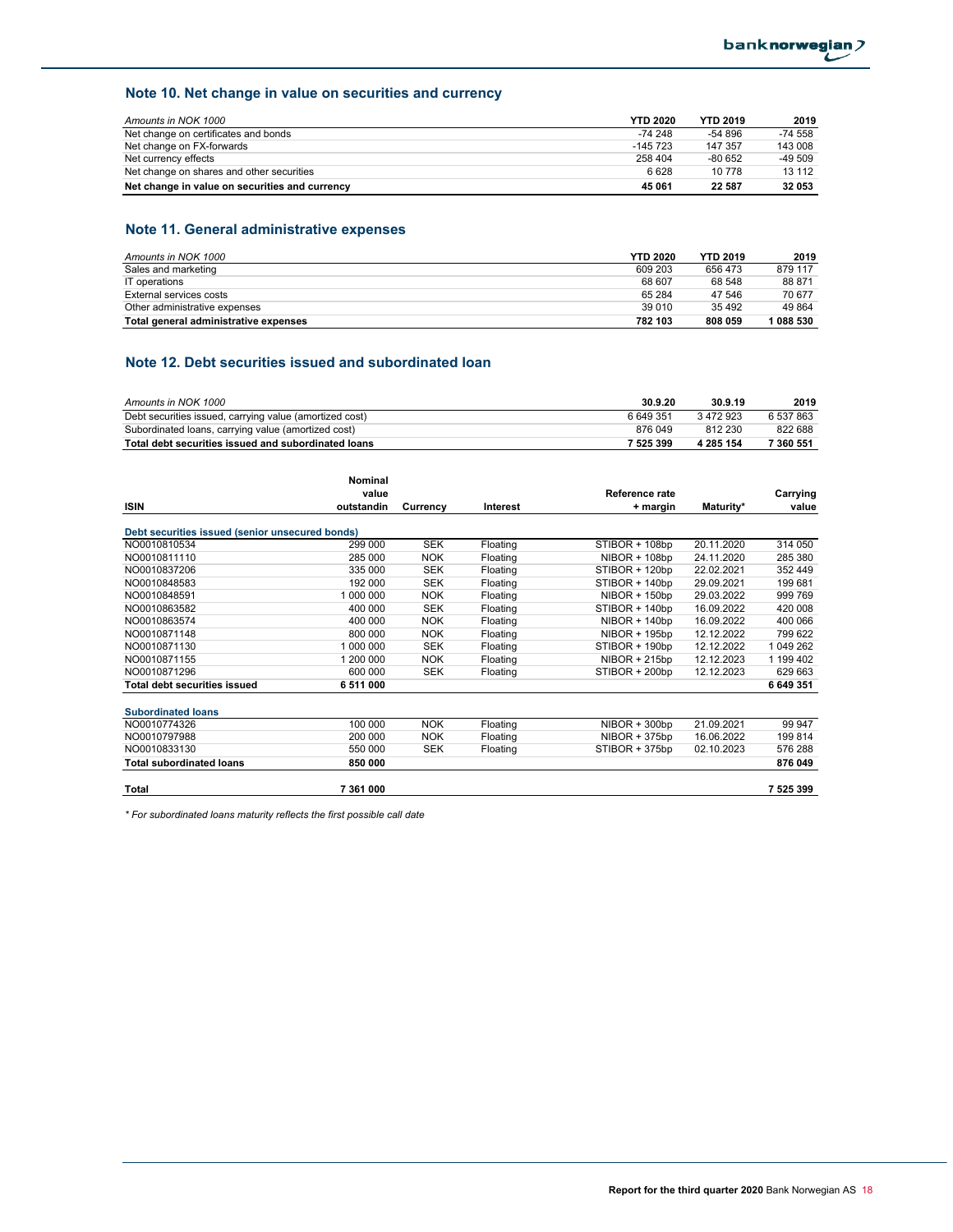### **Note 13. Financial instruments**

#### **Financial instruments at fair value**

|                                           | 30.9.20                  |            |                          |            |
|-------------------------------------------|--------------------------|------------|--------------------------|------------|
| Amounts in NOK 1000                       | Level 1                  | Level 2    | Level 3                  | Total      |
| Certificates and bonds*                   | $\overline{\phantom{0}}$ | 21 054 167 | $\overline{\phantom{a}}$ | 21 054 167 |
| Financial derivatives                     | $\overline{\phantom{0}}$ | 205 245    | $\overline{\phantom{a}}$ | 205 245    |
| Shares and other securities               | $\overline{\phantom{a}}$ |            | 51 491                   | 51 491     |
| Total financial assets at fair value      |                          | 21 259 412 | 51 491                   | 21 310 903 |
| Financial derivatives                     | $\overline{\phantom{0}}$ | 112 604    | $\overline{\phantom{a}}$ | 112 604    |
| Loans from credit institutions**          | 1033695                  |            | $\overline{\phantom{a}}$ | 033 695    |
| Total financial liabilities at fair value | 1033695                  | 112 604    |                          | 1 146 300  |

\*Of which NOK 1 000 million is collateral for loans in Norges Bank

\*\*NOK 1 000 million is loans from Norges Bank

|                                           |                          | 30.9.19                  |                          |            |
|-------------------------------------------|--------------------------|--------------------------|--------------------------|------------|
| Amounts in NOK 1000                       | Level 1                  | Level 2                  | Level 3                  | Total      |
| Certificates and bonds                    | $\overline{\phantom{0}}$ | 11 339 732               | $\overline{\phantom{a}}$ | 11 339 732 |
| Financial derivatives                     | $\overline{\phantom{0}}$ | 19 2 84                  | $\overline{\phantom{a}}$ | 19 2 84    |
| Shares and other securities               | $\overline{\phantom{0}}$ | $\overline{\phantom{0}}$ | 42 529                   | 42 529     |
| Total financial assets at fair value      | $\overline{\phantom{a}}$ | 11 359 015               | 42 529                   | 11 401 544 |
| Financial derivatives                     | $\overline{\phantom{0}}$ | 37 563                   |                          | 37 563     |
| Total financial liabilities at fair value | $\overline{\phantom{a}}$ | 37 563                   | ۰                        | 37 563     |

#### **Change in instruments classified at level 3**

| <u>Unding the motifanities classified at level of</u> | 30.9.20                                  | 30.9.19 |                                          |        |
|-------------------------------------------------------|------------------------------------------|---------|------------------------------------------|--------|
| Amounts in NOK 1000                                   | <b>Shares</b><br>and other<br>securities | Total   | <b>Shares</b><br>and other<br>securities | Total  |
| <b>Value 31.12</b>                                    | 44 863                                   | 44 863  | 36 691                                   | 36 691 |
| Net gain / loss on financial instruments              | 6628                                     | 6628    | 5838                                     | 5838   |
| <b>Value 30.9</b>                                     | 51 491                                   | 51 491  | 42 529                                   | 42 529 |

#### **Fair value of financial instruments at amortized cost**

Financial instruments at amortized cost are valued at originally determined cash flows, adjusted for any impairment losses. Amortized cost will not always give values that match the market's assessment of the same instruments, due to different perceptions of market conditions, risk and return requirements.

#### *Debt securities issued and subordinated loan*

The fair value of debt securities issued and subordinated loan are based on observable market data where available.

|                                    | 30.9.20           | 30.9.19           |                          |                   |  |  |
|------------------------------------|-------------------|-------------------|--------------------------|-------------------|--|--|
| Amounts in NOK 1000                | <b>Book value</b> | <b>Fair value</b> | <b>Book value</b>        | <b>Fair value</b> |  |  |
| Debt securities issued             | 6649351           | 6494424           | 3 472 923                | 3484088           |  |  |
| Subordinated loan                  | 876 049           | 812 383           | 812 230                  | 814 249           |  |  |
| <b>Total financial liabilities</b> | 7 525 399         | 7 306 807         | 4 285 154                | 4 298 337         |  |  |
|                                    |                   | 30.9.20           |                          |                   |  |  |
| Amounts in NOK 1000                | Level 1           | Level 2           | Level 3                  | <b>Total</b>      |  |  |
| Debt securities issued             | -                 | 6 649 351         | $\overline{\phantom{0}}$ | 6649351           |  |  |
| Subordinated loan                  | -                 | 876 049           | $\overline{\phantom{a}}$ | 876 049           |  |  |
| <b>Total financial liabilities</b> | ۰                 | 7 525 399         | $\overline{\phantom{a}}$ | 7 525 399         |  |  |
|                                    |                   | 30.9.19           |                          |                   |  |  |
| Amounts in NOK 1000                | Level 1           | Level 2           | Level 3                  | <b>Total</b>      |  |  |
| Debt securities issued             |                   | 3 472 923         | $\overline{\phantom{0}}$ | 3 472 923         |  |  |
| Subordinated loan                  | -                 | 812 230           | $\overline{\phantom{0}}$ | 812 230           |  |  |
| <b>Total financial liabilities</b> |                   | 4 285 154         | ٠                        | 4 285 154         |  |  |

Level 1: Valuation based on quoted prices in an active market. Level 2: Valuation based on observable market data, other than quoted prices. Level 3: Valuation based on observable market data when valuation can not be determined in level 1 or 2.

### **Note 14. Related parties**

Norwegian Finans Holding ASA owns 100% of Bank Norwegian AS. Bank Norwegian AS has since 2007 had an agreement with Norwegian Air Shuttle ASA regarding the use of the brand name Norwegian, IP-rights and cooperation regarding the loyalty program Norwegian Reward. The agreement was renegotiated in the second quarter 2018 and is valid for ten years. In the third quarter 2020 the total expensed amount related to Norwegian Air Shuttle ASA was NOK 99.3 million, comprising of portfolio related costs of NOK 88.3 million and sales and agent commissions of NOK 11 million. The portfolio related costs include license fee for use of brand name, IP-rights and other customer portfolio costs, such as cashpoints.